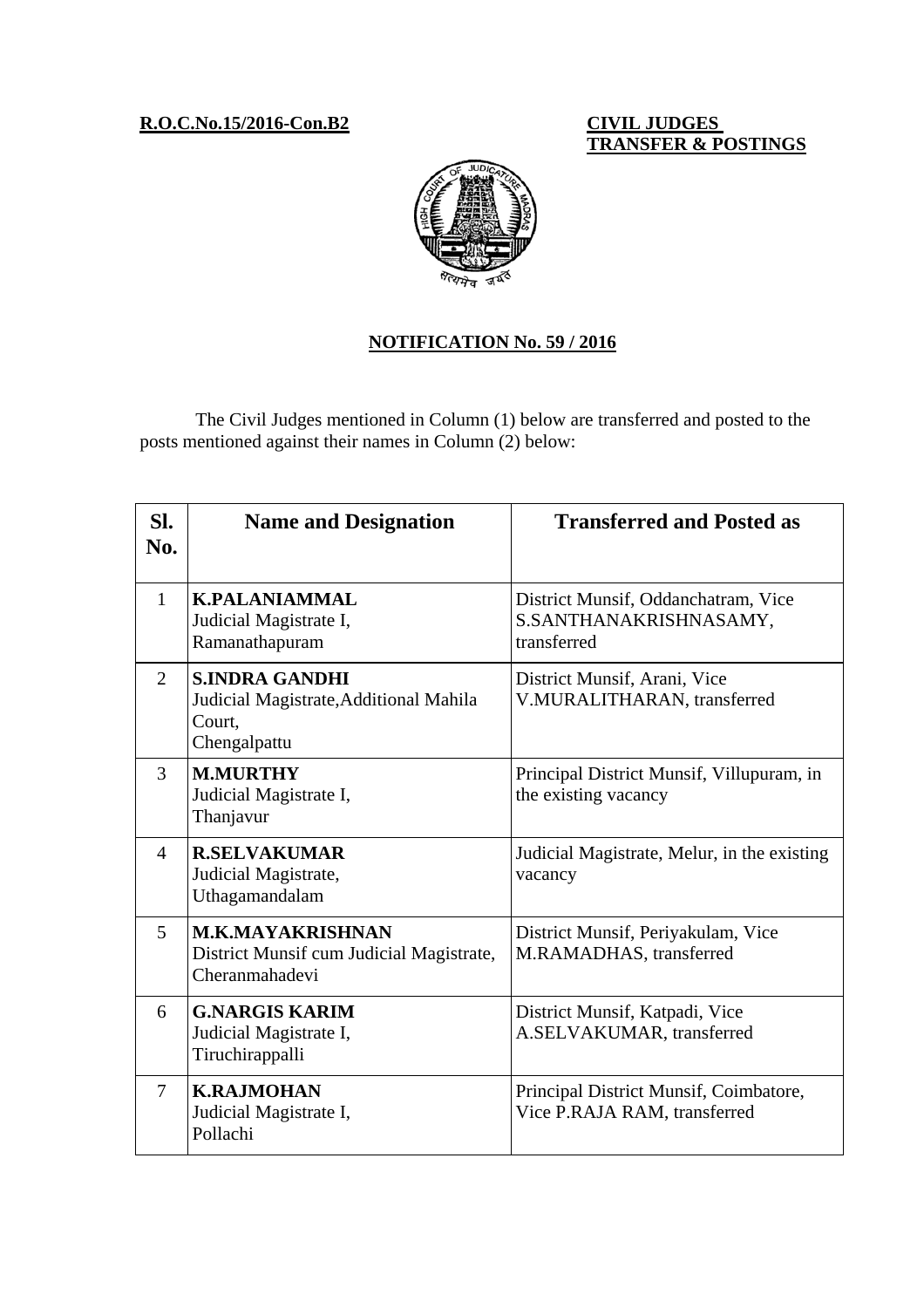| 8  | <b>N.S.MEENACHANDRA</b><br>Judicial Magistrate I,<br>Vellore                                            | District Munsif cum Judicial Magistrate,<br>Omalur, Vice C.JAYAPRAKASH,<br>transferred                    |
|----|---------------------------------------------------------------------------------------------------------|-----------------------------------------------------------------------------------------------------------|
| 9  | <b>J.CHRISTAL BABITHA</b><br>Judicial Magistrate II,<br>Usilampatty                                     | District Munsif Cum Judicial Magistrate,<br>Thiruvadanai, Vice K.P.ILLAVARASI,<br>transferred             |
| 10 | <b>P.RAJA RAM</b><br>Principal District Munsif,<br>Coimbatore                                           | I Additional District Munsif, Coimbatore,<br>Vice K.KRISHNAPRIYA, transferred                             |
| 11 | <b>S.MANOJKUMAR</b><br>Judicial Magistrate, Additional Mahila<br>Court,<br>Tirunelveli                  | District Munsif, Sivakasi, Vice<br>R.MARUDHA SHANMUGAM,<br>transferred                                    |
| 12 | <b>V.RAMALINGAM</b><br>Judicial Magistrate I,<br>Tirunelveli                                            | Principal District Munsif, Sankarankovil,<br>Vice A.ROBINSON GEORGE,<br>transferred                       |
| 13 | <b>A.PRABAVATHI</b><br>Judicial Magistrate III,<br>Cuddalore                                            | Prinicipal District Munsif, Ambur, Vice<br>R.A.S.ANANDARAJ, transferred                                   |
| 14 | <b>A.ROBINSON GEORGE</b><br>Principal District Munsif,<br>Sankarankovil                                 | Additional District Munsif, Sankarankovil,<br>Vice N.SURESH, transferred                                  |
| 15 | <b>R.SAMUEL BENJAMIN</b><br>Judicial Magistrate I,<br>Thoothukudi                                       | Judicial Magistrate IV, Vellore, Vice<br>M.KADARKARAISELVAM, transferred                                  |
| 16 | <b>E.SASIKALA</b><br>Judicial Magistrate, Fast Track Court at<br>Magisterial Level,<br>Ambattur         | District Munsif, Tambaram, Vice<br>E.DAMODARAN, transferred                                               |
| 17 | <b>P.NAGARAJAN</b><br>District Munsif cum Judicial Magistrate,<br>Papanasam                             | District Munsif cum Judicial Magistrate,<br>Keeranur, Vice K.SAKTHIVEL,<br>transferred                    |
| 18 | N.KOTHANDARAJ<br>Metropolitan Magistrate, Fast Track Court<br>at Magisterial Level - IV,<br>George Town | X Judge, Court of Small Causes, Chennai,<br>Vice L.MAHESWARI, transferred                                 |
| 19 | <b>M.MEKALA MYTHILI</b><br>District Munsif cum Judicial Magistrate,<br>Pappireddipatti                  | Judicial Magistrate, Fast Track Court at<br>Magisterial Level, Hosur, Vice<br>C.KUMARAVARMAN, transferred |
| 20 | <b>S.MEENAKSHI</b><br>Deputy Administrator General and<br>Official Trustee, Chennai                     | Judicial Magistrate II, Kancheepuram, in<br>the existing vacancy                                          |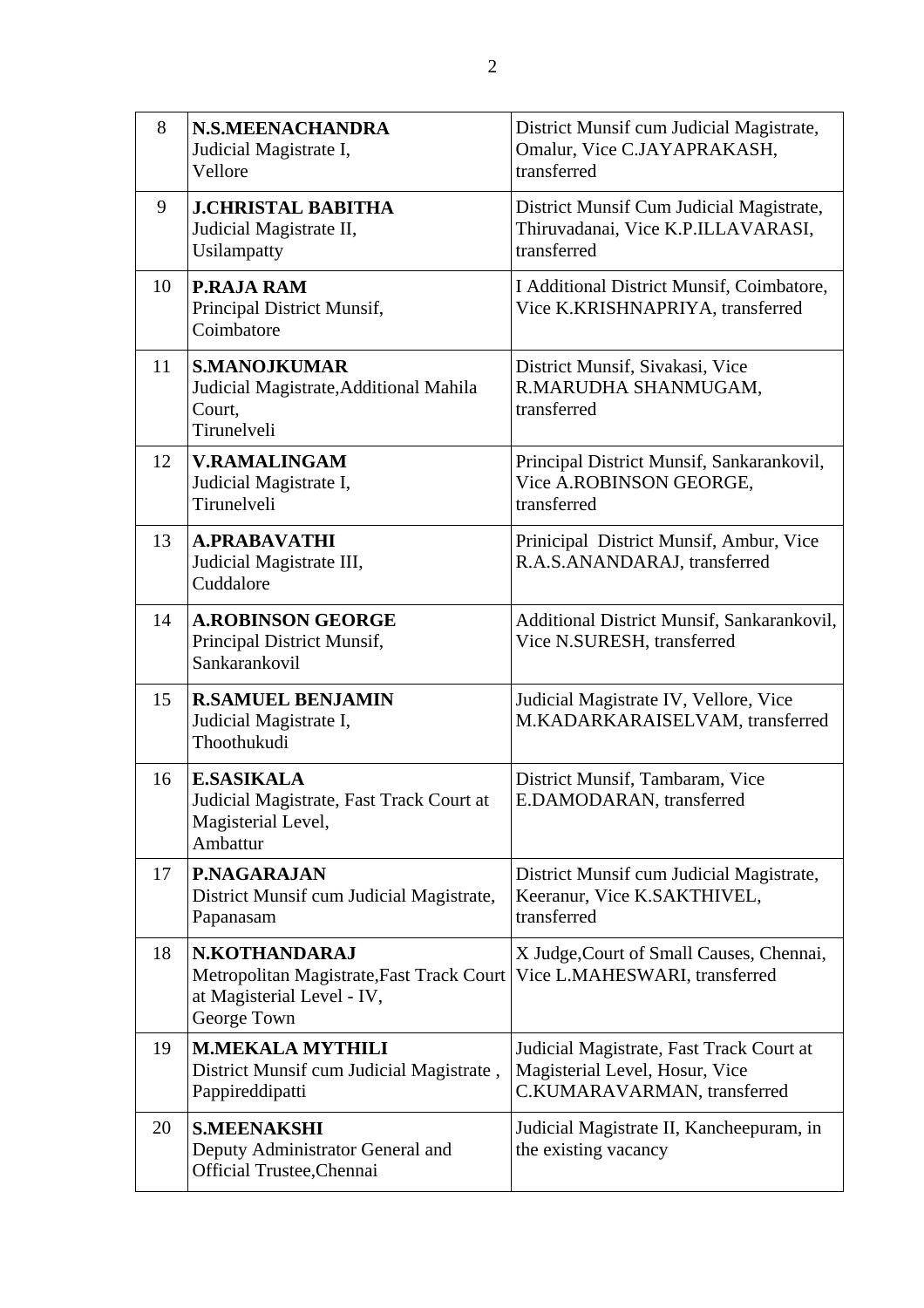| 21 | <b>R.KANAGARAJ</b><br>Principal District Munsif cum Judicial<br>Magistrate,<br>Gudalur                    | Judicial Magistrate, Fast Track Court at<br>Magisterial Level, Vellore, in the existing<br>vacancy              |
|----|-----------------------------------------------------------------------------------------------------------|-----------------------------------------------------------------------------------------------------------------|
| 22 | K.JYOTHI<br>District Munsif,<br>Virudhunagar                                                              | Additional District Munsif, Tirupathur,<br>Vice K.BASKAR, transferred                                           |
| 23 | <b>P.S.RUSKIN RAJ</b><br>Judicial Magistrate,<br>Valliyoor                                                | District Munsif, Madurai Taluk, Madurai,<br>Vice V.ARUMUGAM, transferred                                        |
| 24 | <b>K.KANYADEVI</b><br>Principal District Munsif,<br>Madurai                                               | Judicial Magistrate II, Mettur, Vice<br>GNANA BALAKRISHNAN, transferred                                         |
| 25 | <b>C.SRIDHAR</b><br>District Munsif cum Judicial Magistrate,<br>Kodumudi                                  | District Munsif cum Judicial Magistrate,<br>Kothagiri, Vice S.PRABHA THOMAS,<br>transferred                     |
| 26 | <b>P.SUDHA</b><br>Judicial Magistrate II,<br>Udumalpet                                                    | Principal District Munsif, Chidambaram,<br>Vice R.LATHA, transferred                                            |
| 27 | <b>M.SIVASAKTHI</b><br>District Munsif,<br>Ambattur                                                       | Additional District Munsif, Nanguneri, in<br>the existing vacancy                                               |
| 28 | <b>V.SREE VIDYA</b><br>Judicial Magistrate, Fast Track Court at<br>Magisterial Level,<br>Theni            | District Munsif, Thirumangalam, in the<br>existing vacancy                                                      |
| 29 | <b>M.BALAMURUGAN</b><br>District Munsif,<br>Mettur                                                        | Judicial Magistrate II, Dindigul, Vice<br>C.B.VEDAGIRI, transferred                                             |
| 30 | <b>M.K.ANUSHA</b><br>Principal District Munsif,<br>Vellore                                                | Judicial Magistrate , Fast Track Court at<br>Magisterial Level, Poonamallee, Vice<br>R.GIRIJA RANI, transferred |
| 31 | <b>V.JAIKUMAR</b><br>Principal District Munsif,<br>Salem                                                  | Judicial Magistrate I, Virudhachalam, Vice<br>M.SADIQ BASHA, transferred                                        |
| 32 | <b>A.BARSAD BEGAM</b><br>Judicial Magistrate, Fast Track Court at<br>Magisterial Level,<br>Srivilliputhur | Judicial Magistrate, Thirumangalam, Vice<br>N.PANNEERSELVAM, transferred                                        |
| 33 | <b>V.P.VELUSAMY</b><br>Judicial Magistrate II,<br>Tiruppur                                                | Judicial Magistrate III, Coimbatore, Vice<br>K.RENUGADEVI, transferred                                          |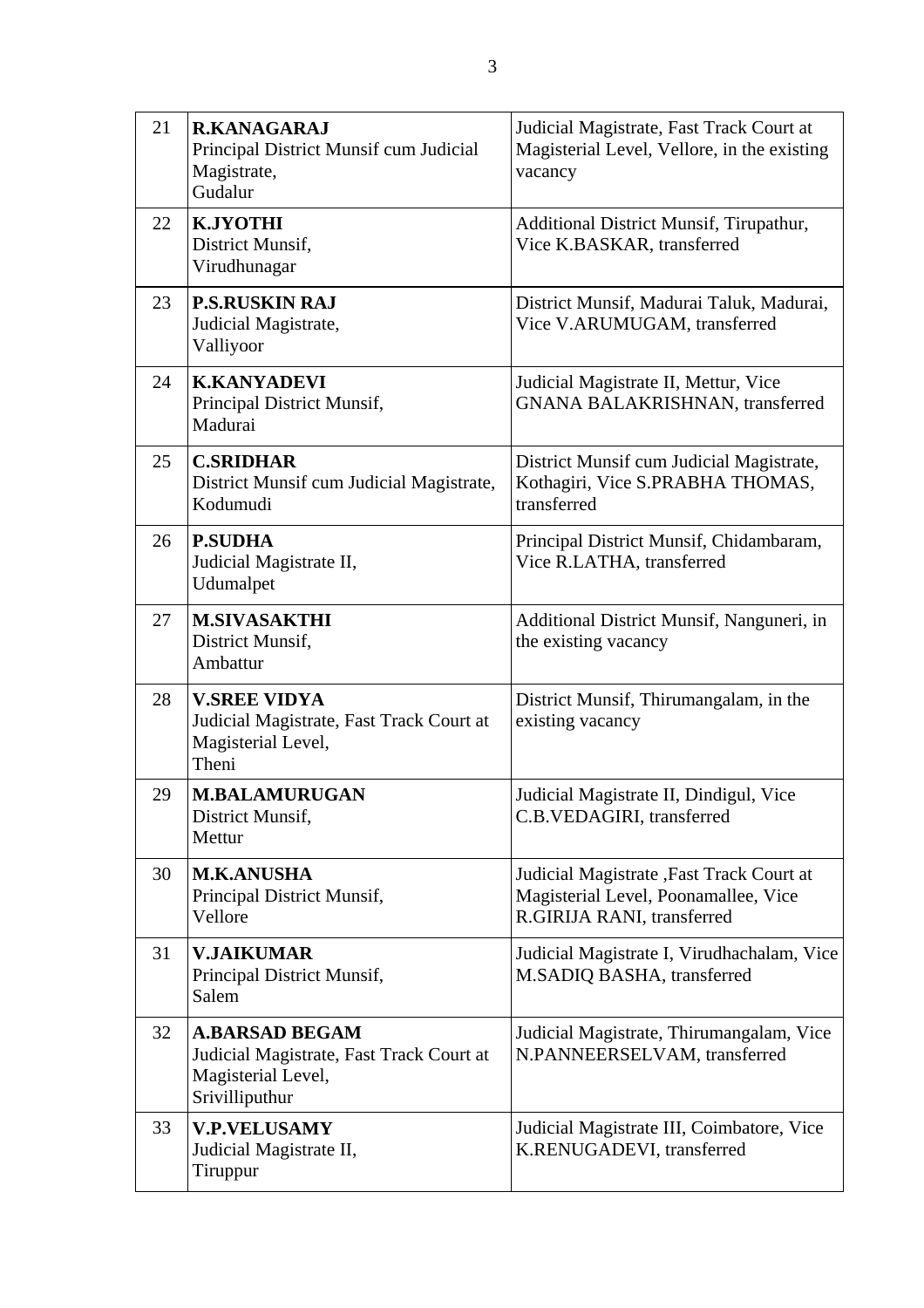| 34 | <b>M.AKILADEVI</b><br>Principal District Munsif,<br>Thoothukudi                                           | Special Judicial Magistrate, Special Court<br>for Exclusive Trial of Land Grabbing<br>Cases, Tirunelveli, in the existing vacancy                    |
|----|-----------------------------------------------------------------------------------------------------------|------------------------------------------------------------------------------------------------------------------------------------------------------|
| 35 | <b>N.S.JAYAPRAKASH</b><br>Judicial Magistrate, Fast Track Court at<br>Magisterial Level-II,<br>Coimbatore | Judicial Magistrate I, Krishnagiri, Vice<br>R.PACHIYAPPAN, transferred                                                                               |
| 36 | <b>R.GOKUL MURUGAN</b><br>Judicial Magistrate, Mobile Court,<br>Salem                                     | I Additional District Munsif cum Judicial<br>Magistrate I, Ulundurpet, Vice<br>R.LALITHA RANI, transferred                                           |
| 37 | <b>L.KALAIVANI</b><br>Judicial Magistrate, Additional Mahila<br>Court,<br>Salem                           | District Munsif, Rasipuram, Vice<br>P.ANURADHA, transferred                                                                                          |
| 38 | <b>K.S.PAULPANDIAN</b><br>Judicial Magistrate II,<br>Madurai                                              | District Munsif, Theni, Vice<br>M.MURUGANANTHI, transferred                                                                                          |
| 39 | <b>C.KUMARAVARMAN</b><br>Judicial Magistrate, Fast Track Court at<br>Magisterial Level,<br>Hosur          | District Munsif cum Judicial Magistrate,<br>Kodumudi, Vice C.SRIDHAR, transferred                                                                    |
| 40 | <b>R.GIRIJA RANI</b><br>Judicial Magistrate , Fast Track Court at<br>Magisterial Level,<br>Poonamallee    | Metropolitan Magistrate, Fast Track Court<br>at Magisterial Level - I, Egmore, Vice<br>S.SIVASUBRAMANIAN, transferred                                |
| 41 | <b>A.MUMMOORTHY</b><br>Judicial Magistrate II,<br>Vellore                                                 | District Munsif, Thuraiyur, Vice<br>G.PRABHAKARAN, transferred                                                                                       |
| 42 | <b>L.MAHESWARI</b><br>X Judge, Court of Small Causes,<br>Chennai                                          | XI Judge, Court of Small Causes, Chennai,<br>Vice M.ARUNDHADHI, transferred                                                                          |
| 43 | <b>R.MOHAMMED RIZWANULLAH</b><br><b>SHERIFF</b><br>Judicial Magistrate,<br>Polur                          | District Munsif, Attur, Vice R.MOHANA,<br>transferred                                                                                                |
| 44 | <b>J.SELVAN JESU RAJA</b><br>Judicial Magistrate,<br>Sathankulam                                          | District Munsif, Mettur, Vice<br>M.BALAMURUGAN, transferred                                                                                          |
| 45 | <b>P.GOWDHAMAN</b><br>Judicial Magistrate I,<br>Kuzhithurai                                               | Special Judicial Magistrate, Special Court<br>for Exclusive Trial of Land Grabbing<br>Cases, Tiruchirappalli, Vice INIYA<br>KARUNAGARAN, transferred |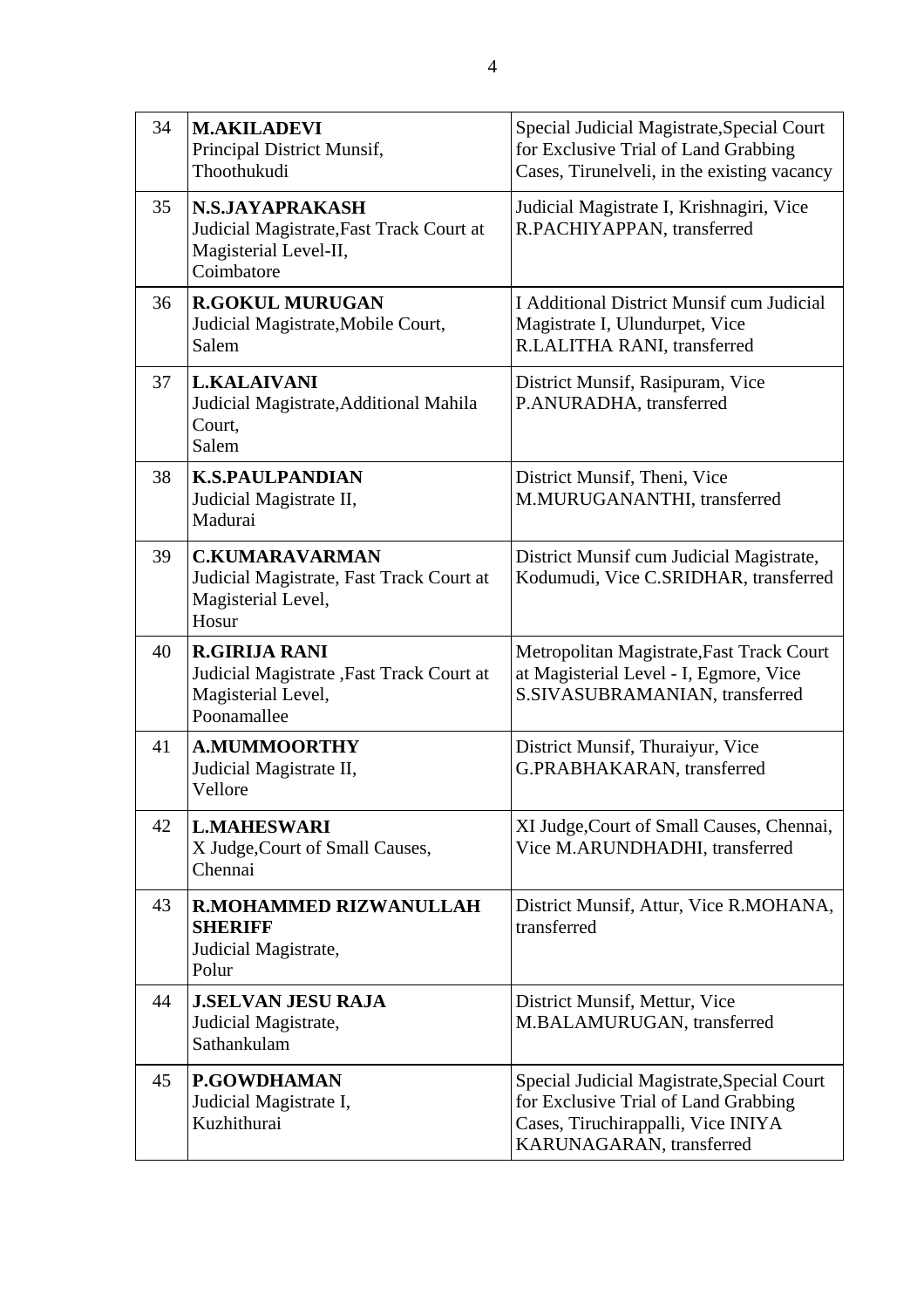| 46 | <b>M.RAMACHANDRAN</b><br>Judicial Magistrate,<br>Palacode                                          | District Munsif, Avinashi, in the existing<br>vacancy                             |
|----|----------------------------------------------------------------------------------------------------|-----------------------------------------------------------------------------------|
| 47 | <b>K.KRISHNAPRIYA</b><br><b>I</b> Additional District Munsif,<br>Coimbatore                        | Judicial Magistrate II, Udumalpet, Vice<br>P.SUDHA, transferred                   |
| 48 | <b>V.IRUDAYA RANI</b><br>District Munsif,<br>Tiruchendur                                           | District Munsif, Kulithalai, Vice<br>J.ANVAR SATHATH, transferred                 |
| 49 | <b>R.LATHA</b><br>Principal District Munsif,<br>Chidambaram                                        | Additional District Munsif, Chidambaram,<br>Vice S.SENTHIL BABU, transferred      |
| 50 | <b>P.SUNDARARAJAN</b><br>District Munsif,<br>Thiruvottiyur                                         | XII Judge, Court of Small Causes, Chennai,<br>Vice K.SUDHA RANI, transferred      |
| 51 | <b>N.SENTHILMURALI</b><br>Judical Magistrate,<br>Kangeyam                                          | District Munsif, Kangeyam, Vice<br>M.ASHFAQ AHAMED, transferred                   |
| 52 | <b>S.ASSAN MOHAMED</b><br>Judicial Magistrate I,<br>Virudhunagar                                   | District Munsif, Virudhunagar, Vice<br>K.JYOTHI, transferred                      |
| 53 | <b>L.ROBERT KENNEDY RAMESH</b><br>Principal District Munsif cum Judicial<br>Magistrate,<br>Chengam | Principal District Munsif, Ulundurpet,<br>Vice S.PALANI, transferred              |
| 54 | <b>K.RENUGADEVI</b><br>Judicial Magistrate III,<br>Coimbatore                                      | Principal District Munsif, Kuzhithurai,<br>Vice M.SHUNMUGAVEL RAJ,<br>transferred |
| 55 | <b>M.ARUNDHADHI</b><br>XI Judge, Court of Small Causes,<br>Chennai                                 | XIII Judge, Court of Small Causes,<br>Chennai, Vice C.SASIKUMAR,<br>transferred   |
| 56 | <b>K.SUDHA RANI</b><br>XII Judge, Court of Small Causes,<br>Chennai                                | Judicial Magistrate, Tiruttani, Vice<br>S.THANGAMANI, transferred                 |
| 57 | <b>N.RAJALAKSHMI</b><br>Judicial Magistrate I,<br>Kancheepuram                                     | District Munsif, Devakottai, Vice<br>S.GANESAN, transferred                       |
| 58 | <b>S.MOHANA RAMYA</b><br>Judicial Magistrate (Fast Track Court at<br>Magisterial Level),<br>Karur  | District Munsif, Tiruppur, in the existing<br>vacancy                             |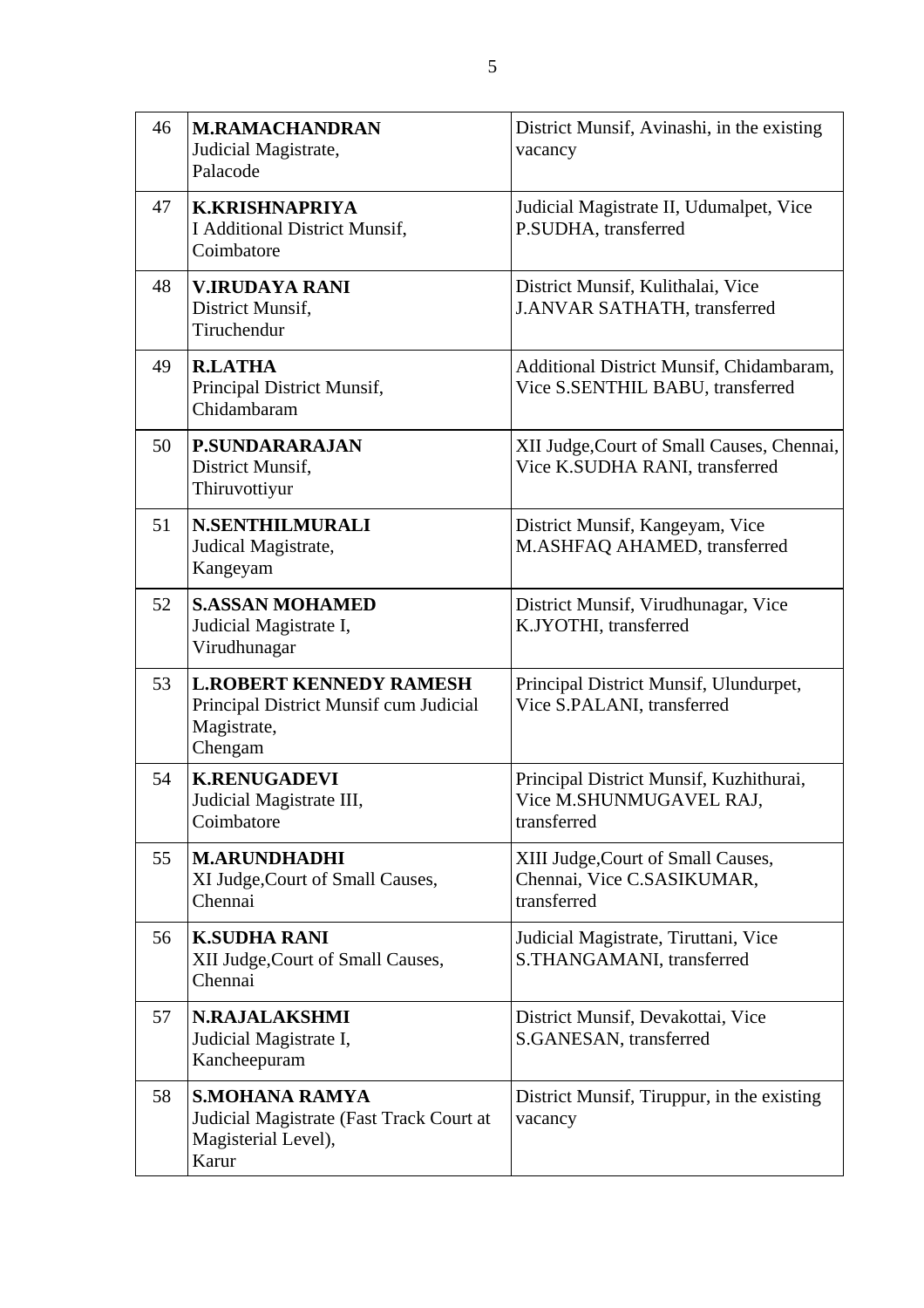| 59 | <b>R.SUBRAMANIAN</b><br>District Munsif cum Judicial Magistrate,<br>Kodaikannal                    | Judical Magistrate, Kangeyam, Vice<br>N.SENTHILMURALI, transferred                                          |
|----|----------------------------------------------------------------------------------------------------|-------------------------------------------------------------------------------------------------------------|
| 60 | <b>M.JAISANKAR</b><br>District Munsif cum Judicial Magistrate,<br>Uthiramerur                      | Additional District Munsif, Cheyyar, Vice<br>ANITHA ANAND, transferred                                      |
| 61 | <b>K.S.ARUN SABHAPATHY</b><br>Judicial Magistrate I,<br>Erode                                      | District Munsif, Ambattur, Vice<br>M.SIVASAKTHI, transferred                                                |
| 62 | <b>C.R.GOWTHAMAN</b><br>Principal District Munsif,<br>Tenkasi                                      | Judicial Magistrate IV, Madurai, Vice<br>D.THRIVENI, transferred                                            |
| 63 | <b>C.SASIKUMAR</b><br>XIII Judge, Court of Small Causes,<br>Chennai                                | Judical Magistrate, Dharapuram, Vice<br>S.GOPALAKANNAN, transferred                                         |
| 64 | <b>R.BARATHI RAJA</b><br>Judicial Magistrate, Fast Track Court<br>Magistrate Level-II),<br>Madurai | District Munsif, Jayamkondam, Vice<br>S.D.AYSH BEGUM, transferred                                           |
| 65 | <b>C.VEDIYAPPAN</b><br>Judicial Magistrate IV,<br>Coimbatore                                       | Principal District Munsif, Virudhachalam,<br>Vice K.MUMTAJ, transferred                                     |
| 66 | <b>R.MOHANA</b><br>District Munsif,<br>Attur                                                       | Judicial Magistrate II, Krishnagiri, Vice<br>T.RAJA KUMAR, transferred                                      |
| 67 | <b>N.MOHANRAJ</b><br>District Munsif,<br>Palacode                                                  | Judicial Magistrate I, Tirupathur, Vice<br>R.PREMANAND, transferred                                         |
| 68 | <b>R.PREMANAND</b><br>Judicial Magistrate I,<br>Tirupathur                                         | Principal District Munsif, Madurai, Vice<br>K.KANYADEVI, transferred                                        |
| 69 | <b>A.TAMILSELVAN</b><br><b>Additional District Munsif,</b><br>Villupuram                           | Principal District Munsif cum Judicial<br>Magistrate, Gudalur, Vice<br>R.KANAGARAJ, transferred             |
| 70 | <b>S.SARANYA</b><br>Judicial Magistrate VI,<br>Tiruchirappalli                                     | District Munsif, Thiruvaiyaru, Vice<br>G.MANIKANDARAJA, transferred                                         |
| 71 | <b>M.SAMUNDEESWARI PRABHA</b><br><b>Additional District Munsif,</b><br>Cuddalore                   | Judicial Magistrate, Fast Track Court<br>Magistrate Level-II), Madurai, Vice<br>R.BARATHI RAJA, transferred |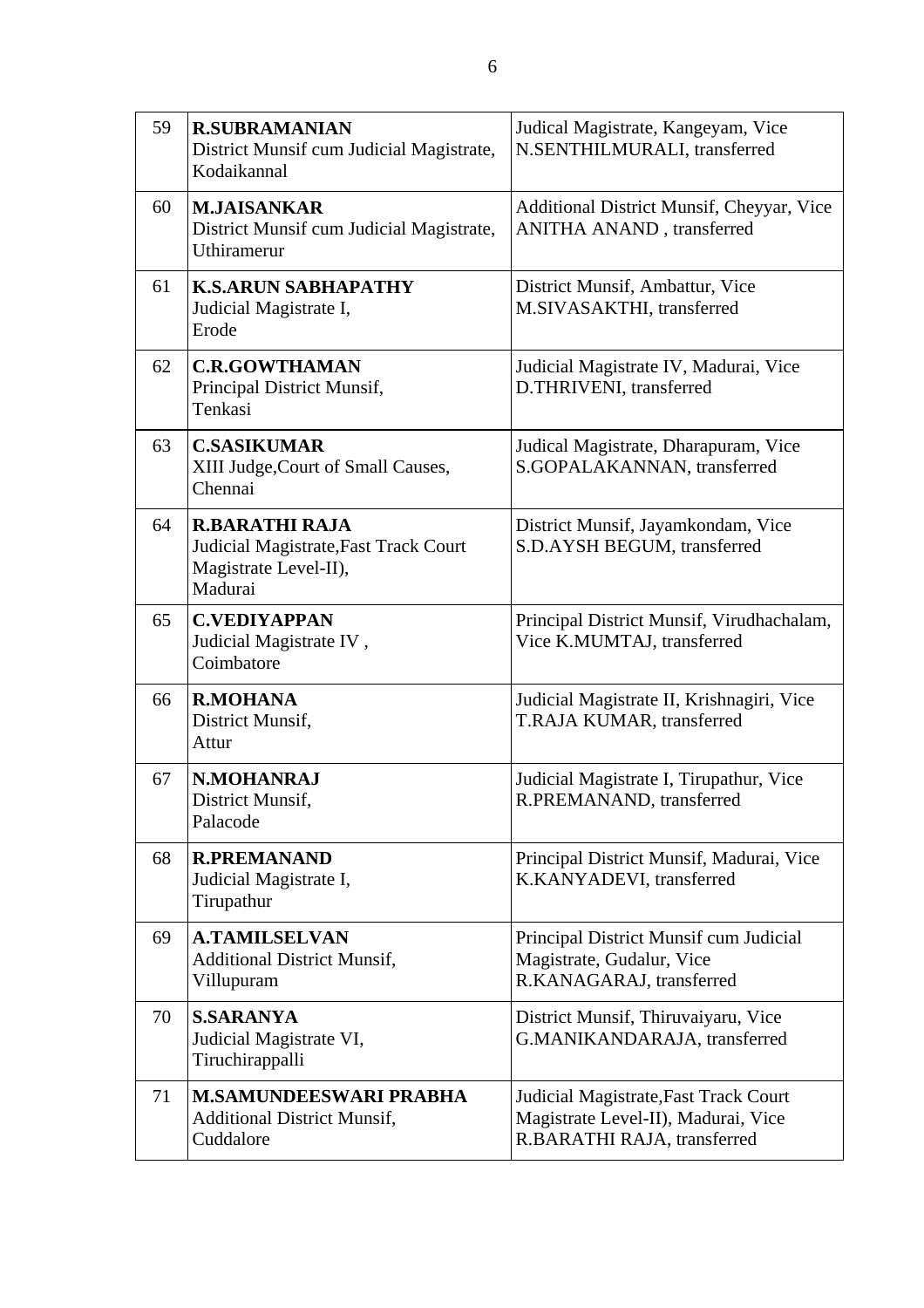| 72 | <b>P.T.JENIFER</b><br>Judicial Magistrate, Fast Track Court at<br>Magestrial Level,<br>Omalur         | Additional District Munsif, Vaniyambadi,<br>Vice M.DHARMAPRABU, transferred                                  |
|----|-------------------------------------------------------------------------------------------------------|--------------------------------------------------------------------------------------------------------------|
| 73 | <b>C.B.VEDAGIRI</b><br>Officer on Special Duty,<br>Principal Bench of Madras High Court               | Assistant Editor- II, Tamil Law Journal,<br>Principal Bench of Madras High Court, in<br>the existing vacancy |
| 74 | <b>K.MUNIRAJA</b><br><b>Additional District Munsif,</b><br>Karur                                      | District Munsif cum Judicial Magistrate I,<br>Wallajahpet, Vice R.GAYATHRI DEVI,<br>transferred              |
| 75 | <b>T.RAJA KUMAR</b><br>Judicial Magistrate II,<br>Krishnagiri                                         | <b>Additional District Munsif,</b><br>Ambasamudram, Vice T.GANESH,<br>transferred                            |
| 76 | <b>L.SHAKILA</b><br>District Munsif,<br>Nagapattinam                                                  | Judicial Magistrate I, Tiruchirappalli, Vice<br><b>G.NARGIS KARIM, transferred</b>                           |
| 77 | <b>S.THANGARAJ</b><br>Assistant Editor- I, Tamil Law Journal,<br>Principal Bench of Madras High Court | Additional District Munsif, Thittakudi, in<br>the existing vacancy                                           |
| 78 | <b>M.MANIKANDAN</b><br>District Munsif,<br>Aranthangi                                                 | Judicial Magistrate, Fast Track Court at<br>Magisterial Level, Palani, in the existing<br>vacancy            |
| 79 | <b>V.VENKATESAPERUMAL</b><br>Judicial Magistrate II,<br>Sivagangai                                    | District Munsif cum Judicial Magistrate,<br>Nannilam, Vice P.SUDHA, transferred                              |
| 80 | <b>M.SADIQ BASHA</b><br>Judicial Magistrate I,<br>Virudhachalam                                       | <b>Additional District Munsif,</b><br>Tiruvannamalai, in the existing vacancy                                |
| 81 | <b>S.THANGAMANI</b><br>Judicial Magistrate,<br>Tiruttani                                              | Judicial Magistrate III, Thanjavur, Vice<br>C.SIVAKUMAR, transferred                                         |
| 82 | <b>ANITHA ANAND</b><br><b>Additional District Munsif,</b><br>Cheyyar                                  | Judicial Magistrate, Fast Track Court at<br>Magisterial Level, Ambattur, Vice<br>E.SASIKALA, transferred     |
| 83 | <b>M.MAHALAKSHMI</b><br>District Munsif,<br>Thiruthuraipoondi                                         | Judicial Magistrate, Ariyalur, Vice<br>A.BALAKRISHNAN, transferred                                           |
| 84 | <b>H.MOHAMED ANSARI</b><br>Judicial Magistrate II,<br>Attur                                           | II Additional District Munsif, Erode, Vice<br>P.KUMAR, transferred                                           |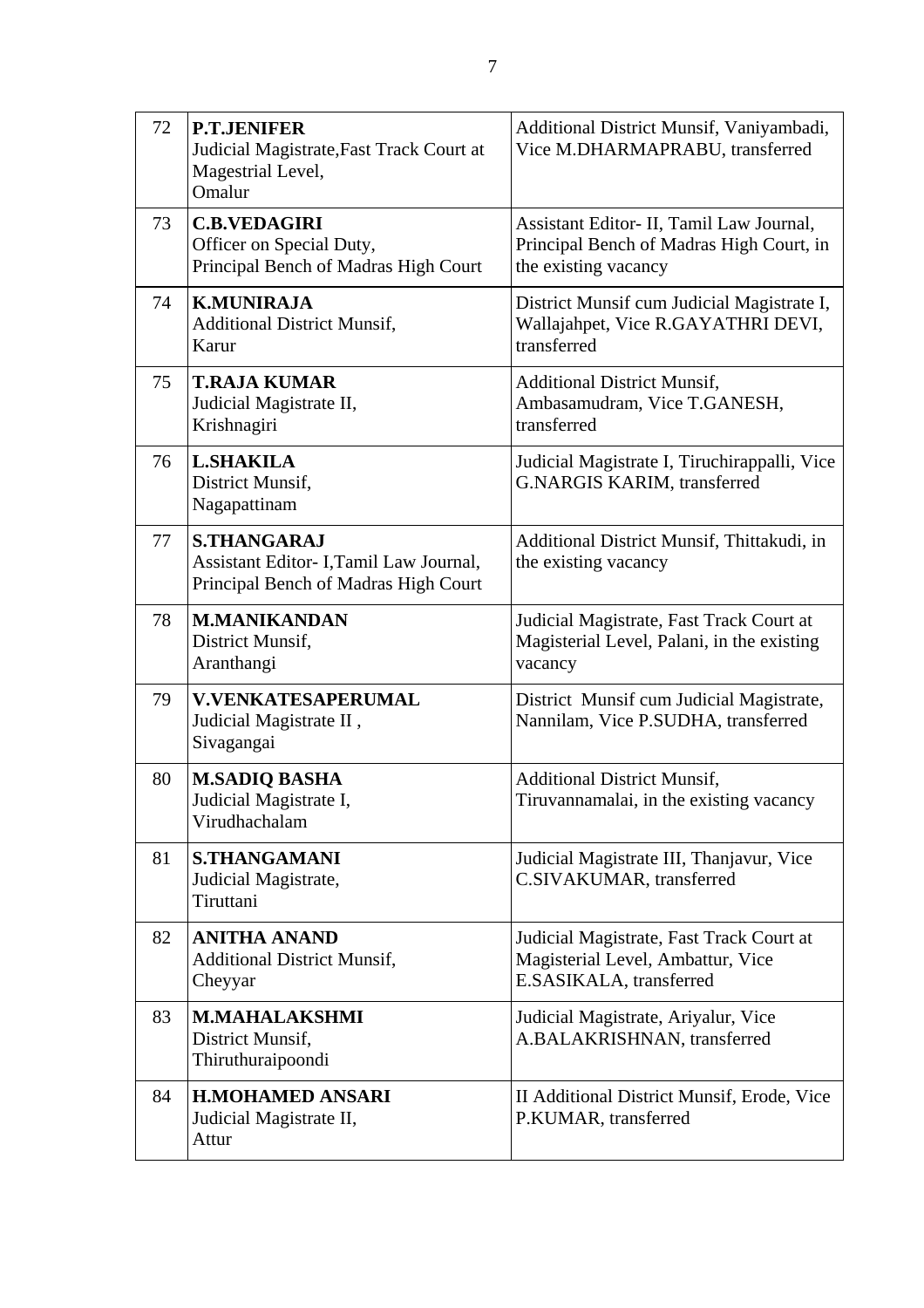| 85 | <b>C.VIJAY KARTHIK</b><br>Judicial Magistrate V,<br>Coimbatore                                               | District Munsif, Palacode, Vice<br>N.MOHANRAJ, transferred                                                   |
|----|--------------------------------------------------------------------------------------------------------------|--------------------------------------------------------------------------------------------------------------|
| 86 | <b>N.KAMARAJ</b><br><b>Additional District Munsif,</b><br>Thoothukudi                                        | Principal District Munsif, Thoothukudi,<br>Vice M.AKILADEVI, transferred                                     |
| 87 | <b>R.JAGATHEESWARI</b><br>Judicial Magistrate,<br>Tenkasi                                                    | District Munsif, Tiruttani, in the existing<br>vacancy                                                       |
| 88 | <b>B.RAJA</b><br>District Munsif,<br>Arakkonam                                                               | Judicial Magistrate, Bhavani, Vice<br>R.THIRUMAL, transferred                                                |
| 89 | <b>P.SUDHA</b><br>District Munsif cum Judicial Magistrate,<br>Nannilam                                       | Judicial Magistrate, Ginjee, Vice<br>M.S.VARALAKSHMI, transferred                                            |
| 90 | <b>C.SURESH KUMAR</b><br>Judicial Magistrate I,<br>Chidambaram                                               | <b>Additional District Munsif cum Judicial</b><br>Magistrate, Manamadurai, Vice<br>M.MATHIVANAN, transferred |
| 91 | <b>S.MUTHU MURUGAN</b><br>Judicial Magistrate,<br>Jayamkondam                                                | <b>I Additional District Munsif,</b><br>Virudhachalam, in the existing vacancy                               |
| 92 | <b>R.RATHINAVEL PANDIAN</b><br>Judicial Magistrate I,<br>Dharmapuri                                          | I Additional District Munsif, Kuzhithurai,<br>Vice A.CHELLAPANDIAN, transferred                              |
| 93 | <b>S.SANTHANAKRISHNASAMY</b><br>District Munsif,<br>Oddanchatram                                             | Judicial Magistrate, Palacode, Vice<br>M.RAMACHANDRAN, transferred                                           |
| 94 | <b>J.ANVAR SATHATH</b><br>District Munsif,<br>Kulithalai                                                     | Principal District Munsif, Vellore, Vice<br>M.K.ANUSHA, transferred                                          |
| 95 | <b>N.ALICIA</b><br>District Munsif,<br>Pallipattu                                                            | Judicial Magistrate I, Vellore, Vice<br>N.S.MEENACHANDRA, transferred                                        |
| 96 | <b>R.TAMILSELVI</b><br>Judicial Magistrate I,<br>Tiruvallur                                                  | District Munsif, Arakkonam, Vice<br>B.RAJA, transferred                                                      |
| 97 | <b>M.SHIVAJI CHELLIAH</b><br>Judicial Magistrate, Fast Track Court at<br>Magisterial Level - 1,<br>Nagercoil | District Munsif, Tiruchendur, Vice<br>V.IRUDAYA RANI, transferred                                            |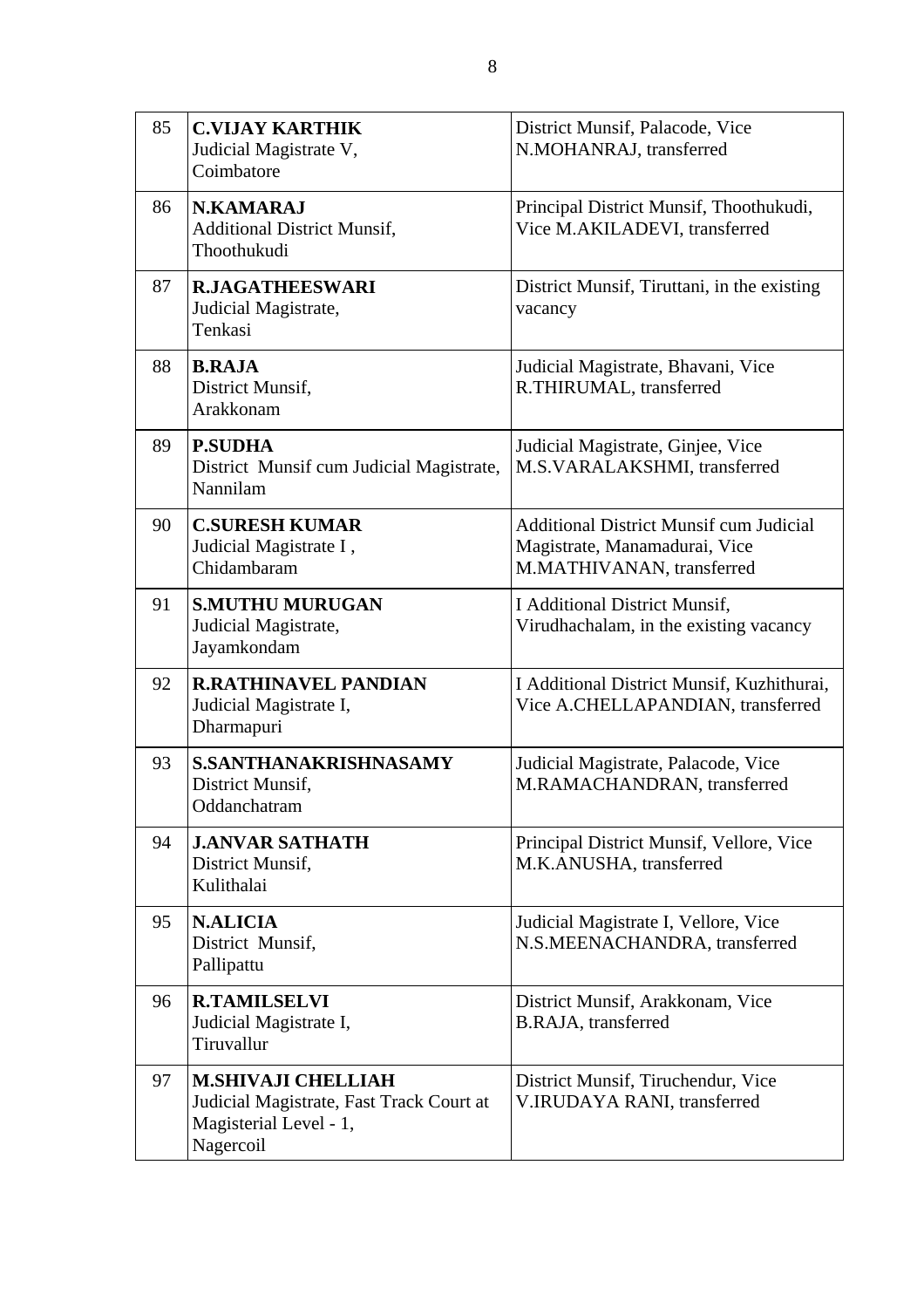| 98  | <b>M.JAGADHEESAN</b><br>Principal District Munsif,<br>Ariyalur                    | Judicial Magistrate, Kallakurichi, Vice<br>S.THAMIL SELVI, transferred                                       |
|-----|-----------------------------------------------------------------------------------|--------------------------------------------------------------------------------------------------------------|
| 99  | <b>N.SACHIDHANANTHAM</b><br>XV Judge, Court of Small Causes,<br>Chennai           | District Munsif cum Judicial Magistrate,<br>Uthiramerur, Vice M.JAISANKAR,<br>transferred                    |
| 100 | <b>A.UMAMAGESWARI</b><br>District Munsif,<br>Panruti                              | Judicial Magistrate II, Attur, Vice<br>H.MOHAMED ANSARI, transferred                                         |
| 101 | <b>G.PRABHAKARAN</b><br>District Munsif,<br>Thuraiyur                             | District Munsif Cum Judicial Magistrate,<br>Rameshwaram, Vice<br>S.SANTHANAKUMAR, transferred                |
| 102 | <b>T.GANESH</b><br><b>Additional District Munsif,</b><br>Ambasamudram             | Judicial Magistrate II, Panruti, Vice<br>M.DHANABAL, transferred                                             |
| 103 | <b>S.THAMIL SELVI</b><br>Judicial Magistrate,<br>Kallakurichi                     | District Munsif, Tiruvallur, in the existing<br>vacancy                                                      |
| 104 | <b>M.DHARMAPRABU</b><br><b>Additional District Munsif,</b><br>Vaniyambadi         | Judicial Magistrate, Manaparai, Vice<br>K.ARUN KUMAR, transferred                                            |
| 105 | <b>M.BACKIAM</b><br>I Additional District Munsif,<br>Salem                        | Principal District Munsif, Salem, Vice<br>V.JAIKUMAR, transferred                                            |
| 106 | <b>M.SHUNMUGAVEL RAJ</b><br>Principal District Munsif,<br>Kuzhithurai             | Judicial Magistrate, Mudhukulathur, Vice<br>G.RAGOTHAMAN, transferred                                        |
| 107 | <b>V.BALASUBRAMANIAN</b><br>Principal District Munsif,<br>Manamadurai             | District Munsif cum Judicial Magistrate,<br>Needamangalam, Vice PMURUGAN,<br>transferred                     |
| 108 | <b>S.GANESAN</b><br>District Munsif,<br>Devakottai                                | Judicial Magistrate V, Salem, Vice<br>V.PUVIYARASU, transferred                                              |
| 109 | <b>S.UMA MAHESWARI</b><br>District Munsif cum Judicial Magistrate,<br>Valangaiman | Judicial Magistrate, Fast Track Court at<br>Magisterial Level-II, Erode, Vice<br>L.KAMALAKANNAN, transferred |
| 110 | <b>GNANA BALAKRISHNAN</b><br>Judicial Magistrate II,<br>Mettur                    | Additional District Munsif, Namakkal,<br>Vice V.VIJAYALAKSHMI, transferred                                   |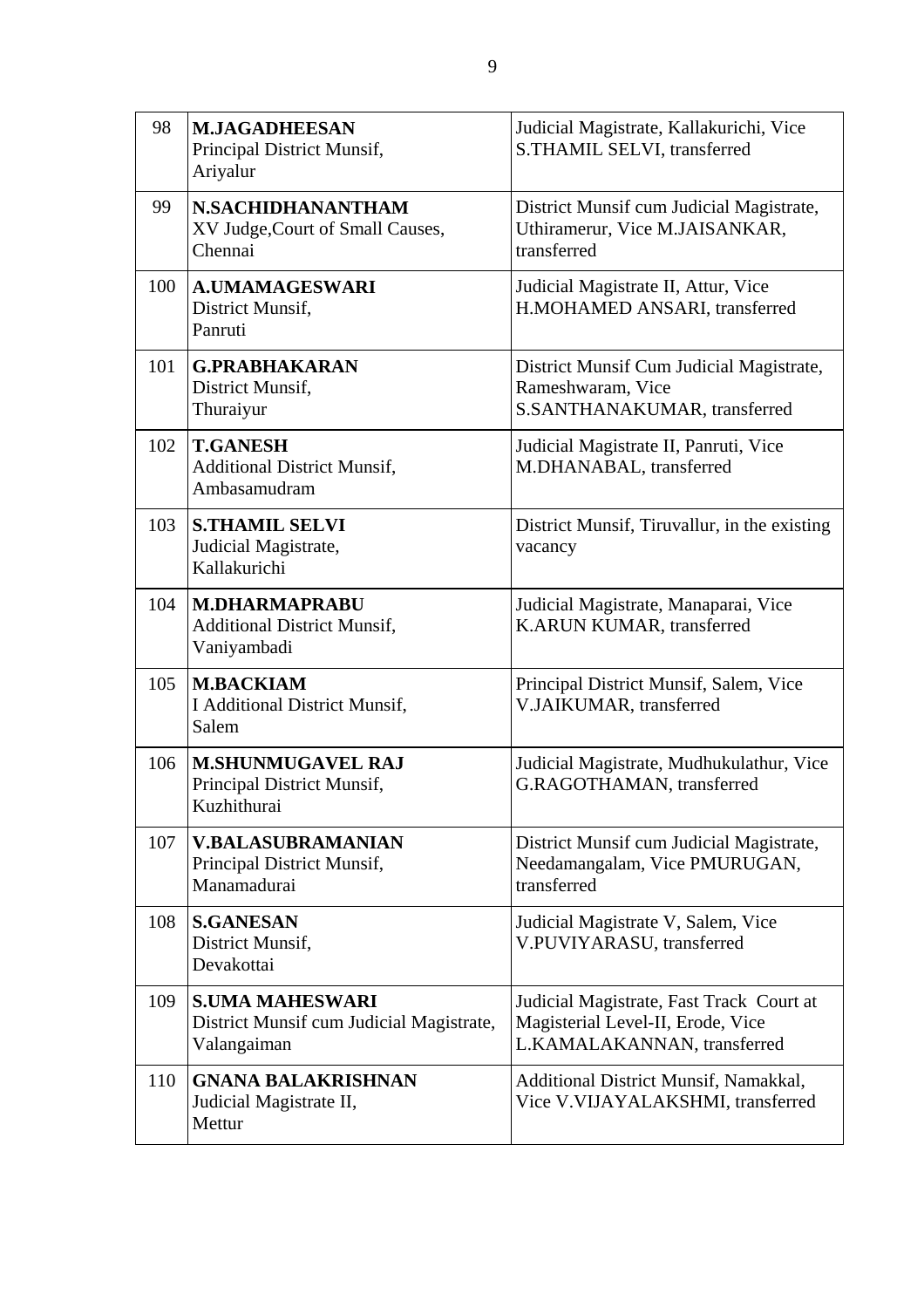| 111 | <b>N.SURESH</b><br><b>Additional District Munsif,</b><br>Sankarankovil                             | District Munsif, Melur, in the existing<br>vacancy                                                                      |
|-----|----------------------------------------------------------------------------------------------------|-------------------------------------------------------------------------------------------------------------------------|
| 112 | <b>R.KARTHIKEYAN</b><br>Judicial Magistrate I,<br>Panruti                                          | District Munsif, Thiruthuraipoondi, Vice<br>M.MAHALAKSHMI, transferred                                                  |
| 113 | <b>R.KARLMARX</b><br>XVI Judge, Court of Small Causes,<br>Chennai                                  | XIV Judge, Court of Small Causes,<br>Chennai, in the existing vacancy                                                   |
| 114 | <b>A.CHELLAPANDIAN</b><br>I Additional District Munsif,<br>Kuzhithurai                             | Judicial Magistrate I, Mayiladuthurai, Vice<br>B.THANGAMANIGANESH, transferred                                          |
| 115 | <b>V.JAGANNATHAN</b><br>Judicial Magistrate, Fast Track at<br>Magisterial Level,<br>Mayiladuthurai | District Munsif, Polur, Vice<br>K.SUJATHA, transferred                                                                  |
| 116 | <b>S.PRABHA THOMAS</b><br>District Munsif cum Judicial Magistrate,<br>Kothagiri                    | District Munsif cum Judicial Magistrate,<br>Arcot, Vice A.DHANASEKARAN,<br>transferred                                  |
| 117 | <b>K.P.ILLAVARASI</b><br>District Munsif Cum Judicial Magistrate,<br>Thiruvadanai                  | Judicial Magistrate, Additional Mahila<br>Court, Salem, Vice L.KALAIVANI,<br>transferred                                |
| 118 | <b>S.MURUGAVEL</b><br>Judicial Magistrate,<br>Arani                                                | District Munsif, Aranthangi, Vice<br>M.MANIKANDAN, transferred                                                          |
| 119 | <b>M.ASHFAQ AHAMED</b><br>District Munsif,<br>Kangeyam                                             | Judicial Magistrate, Fast Track Court at<br>Magisterial Level-II, Coimbatore, Vice<br>N.S.JAYAPRAKASH, transferred      |
| 120 | <b>R.A.S.ANANDARAJ</b><br>Prinicipal District Munsif,<br>Ambur                                     | Metropolitan Magistrate, Fast Track Court<br>at Magisterial Level - IV, George Town,<br>Vice N.KOTHANDARAJ, transferred |
| 121 | <b>M.DHANABAL</b><br>Judicial Magistrate II,<br>Panruti                                            | District Munsif cum Judicial Magistrate,<br>Paramathy, Vice C.SUBASHINI,<br>transferred                                 |
| 122 | <b>B.THANGAMANIGANESH</b><br>Judicial Magistrate I,<br>Mayiladuthurai                              | I Additional District Munsif, Salem, Vice<br>M.BACKIAM, transferred                                                     |
| 123 | <b>P.KAVITHA</b><br>Judicial Magistrate,<br>Tiruvarur                                              | I Additional District Munsif, Kallakurichi,<br>in the existing vacancy                                                  |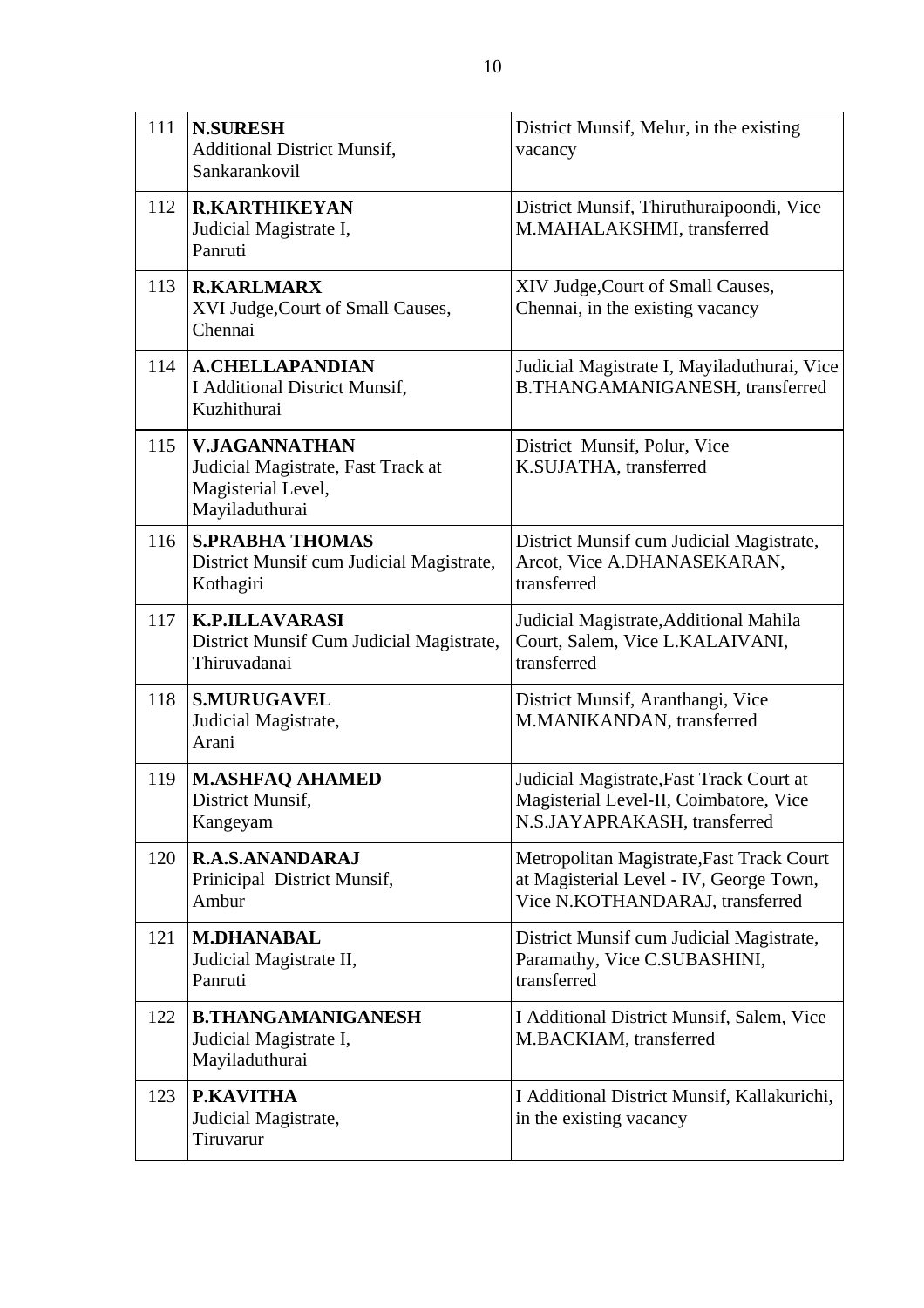| 124 | <b>S.ANNAMALAI</b><br>Judicial Magistrate,<br>Cheyyar                               | Additional District Munsif, Thoothukudi,<br>Vice N.KAMARAJ, transferred                                     |
|-----|-------------------------------------------------------------------------------------|-------------------------------------------------------------------------------------------------------------|
| 125 | <b>A.SELVAKUMAR</b><br>District Munsif,<br>Katpadi                                  | Judicial Magistrate V, Coimbatore, Vice<br>C.VIJAY KARTHIK, transferred                                     |
| 126 | <b>G.MANIKANDARAJA</b><br>District Munsif,<br>Thiruvaiyaru                          | Judicial Magistrate II, Mayiladuthurai,<br>Vice V.PRIYA, transferred                                        |
| 127 | <b>S.MUMTAJ</b><br>Prinicipal District Munsif,<br>Tirupathur                        | Judicial Magistrate II, Villupuram, Vice<br>T.MUGIZHAMBIGAI, transferred                                    |
| 128 | <b>S.JEEVA PANDIAN</b><br>Principal District Munsif,<br>Padmanabhapuram             | Judicial Magistrate II, Dharmapuri, Vice<br>P.ALLI, transferred                                             |
| 129 | <b>T.THIRUMAL</b><br>District Munsif,<br>Chengalpattu                               | District Munsif, Thiruvottiyur, Vice<br>P.SUNDARARAJAN, transferred                                         |
| 130 | <b>R.PACHIYAPPAN</b><br>Judicial Magistrate I,<br>Krishnagiri                       | Judicial Magistrate I, Pollachi, Vice<br>K.RAJMOHAN, transferred                                            |
| 131 | <b>J.JENITHA</b><br>Judicial Magistrate II,<br>Nagercoil                            | District Munsif cum Judicial Magistrate,<br>Cheranmahadevi, Vice<br>M.K.MAYAKRISHNAN, transferred           |
| 132 | <b>S.PALANI</b><br>Principal District Munsif,<br>Ulundurpet                         | Judicial Magistrate II, Tiruppur, Vice<br>V.P.VELUSAMY, transferred                                         |
| 133 | <b>E.DAMODARAN</b><br>District Munsif,<br>Tambaram                                  | Judicial Magistrate, Polur, Vice<br>R.MOHAMMED RIZWANULLAH<br>SHERIFF, transferred                          |
| 134 | <b>R.GAYATHRI DEVI</b><br>District Munsif cum Judicial Magistrate I,<br>Wallajahpet | Judicial Magistrate III, Madurai, in the<br>existing vacancy                                                |
| 135 | <b>M.ZIAVUR RAHUMAN</b><br><b>Additional District Munsif,</b><br>Tenkasi            | Judicial Magistrate, Fast Track at<br>Magisterial Level, Mayiladuthurai, Vice<br>V.JAGANNATHAN, transferred |
| 136 | <b>R.PARTHIBAN</b><br>District Munsif,<br>Gobichettipalayam                         | Judicial Magistrate II, Chidambaram, Vice<br>A.MARUTHUPANDI, transferred                                    |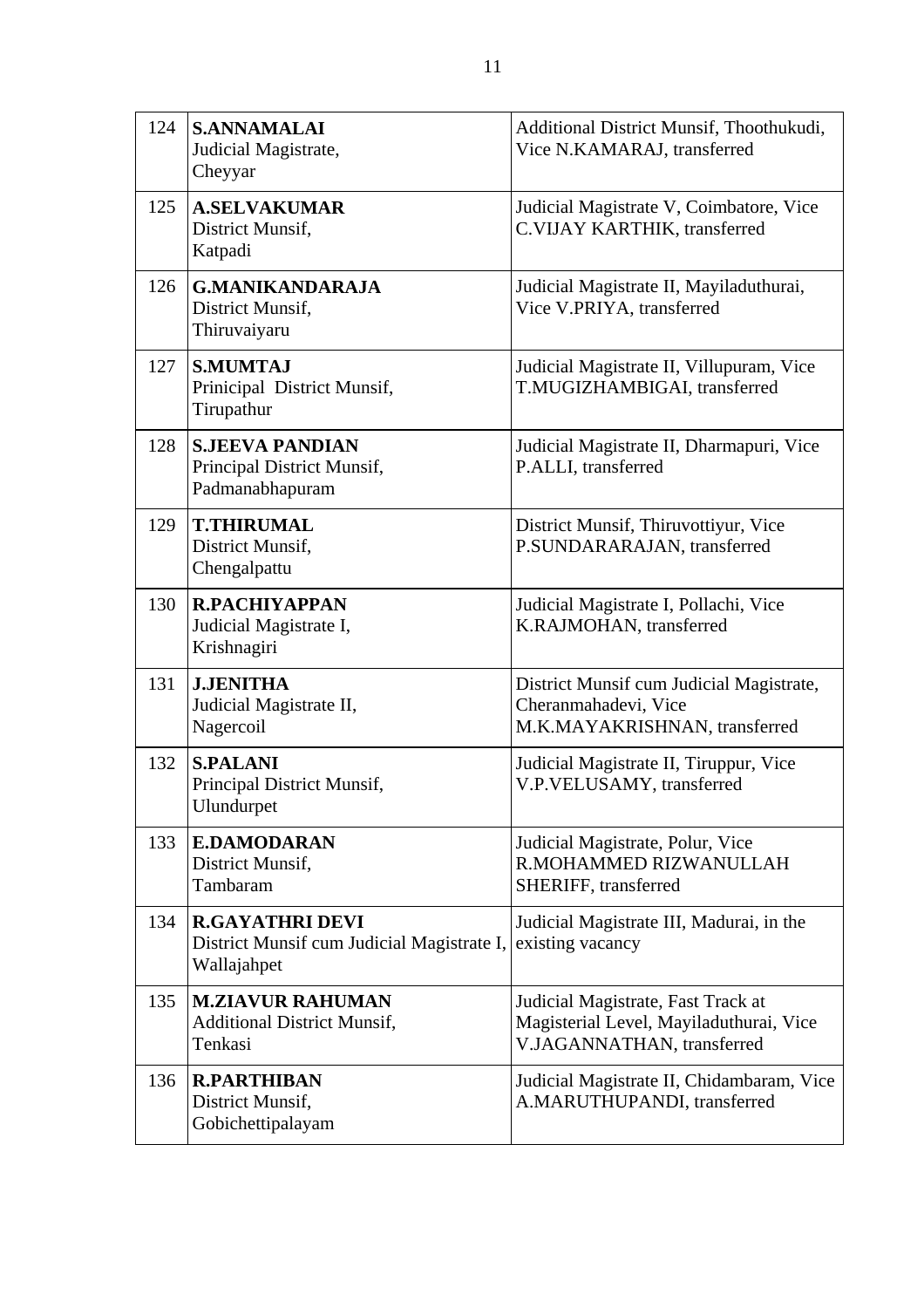| 137 | <b>S.MUTHURAMAN</b><br>Judicial Magistrate II,<br>Ulundurpet                                                 | Judicial Magistrate, Padmanabhapuram, in<br>the existing vacancy                                                   |
|-----|--------------------------------------------------------------------------------------------------------------|--------------------------------------------------------------------------------------------------------------------|
| 138 | <b>S.SIVASUBRAMANIAN</b><br>Metropolitan Magistrate, Fast Track Court<br>at Magisterial Level - I,<br>Egmore | District Munsif, Chengalpattu, Vice<br>T.THIRUMAL, transferred                                                     |
| 139 | <b>M.RAMADHAS</b><br>District Munsif,<br>Periyakulam                                                         | Judicial Magistrate I, Tirunelveli, Vice<br>V.RAMALINGAM, transferred                                              |
| 140 | <b>M.PARAMASIVAM</b><br>District Munsif cum Judicial Magistrate,<br>Portonovo (parangipettai)                | Judicial Magistrate, Fast Track Court at<br>Magisterial Level, Srivilliputhur, Vice<br>A.BARSAD BEGAM, transferred |
| 141 | <b>K.SRINIVASAN</b><br><b>Additional District Munsif,</b><br>Ariyalur                                        | Principal District Munsif, Ariyalur, Vice<br>M.JAGADHEESAN, transferred                                            |
| 142 | <b>P.MURUGAN</b><br>District Munsif cum Judicial Magistrate,<br>Needamangalam                                | Judicial Magistrate III, Erode, Vice<br>S.P.KAVITHA, transferred                                                   |
| 143 | <b>V.RAJA</b><br>District Munsif cum Judicial Magistrate,<br>Sivagiri                                        | Judicial Magistrate I, Mettur, Vice<br>K.BAKKIARAJ, transferred                                                    |
| 144 | <b>K.SENTHILKUMAR</b><br>District Munsif cum Judicial Magistrate,<br>Kattumanarkoil                          | Principal District Munsif, Kumbakonam,<br>Vice T.PITCHAIRAJAN, transferred                                         |
| 145 | <b>K.ARUN KUMAR</b><br>Judicial Magistrate,<br>Manaparai                                                     | Additional District Munsif, Vellore, Vice<br>A.V.SUBASHINI, transferred                                            |
| 146 | <b>A.DHANASEKARAN</b><br>District Munsif cum Judicial Magistrate,<br>Arcot                                   | Judicial Magistrate II, Usilampatty, Vice<br>J.CHRISTAL BABITHA, transferred                                       |
| 147 | <b>K.SAKTHIVEL</b><br>District Munsif cum Judicial Magistrate,<br>Keeranur                                   | Judicial Magistrate II, Madurai, Vice<br>K.S.PAULPANDIAN, transferred                                              |
| 148 | <b>C.SIVAKUMAR</b><br>Judicial Magistrate III,<br>Thanjavur                                                  | District Munsif cum Judicial Magistrate,<br>Valangaiman, Vice S.UMA<br>MAHESWARI, transferred                      |
| 149 | <b>M.S.VARALAKSHMI</b><br>Judicial Magistrate,<br>Ginjee                                                     | District Munsif, Madhuranthagam, Vice<br>S.VIJAY ALAGIRI, transferred                                              |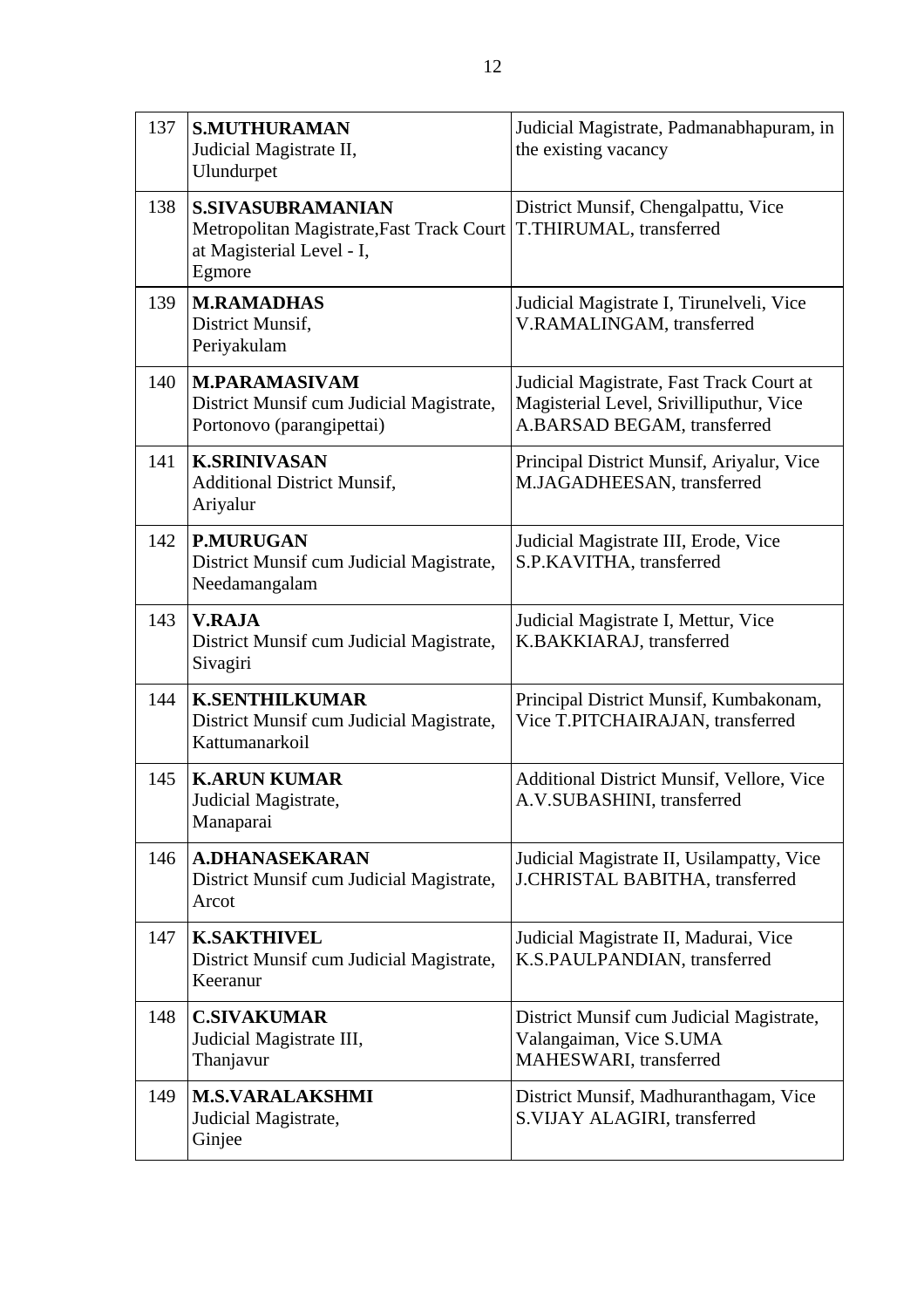| 150 | <b>R.SENTHIL KUMAR</b><br>District Munsif,<br>Sankarapuram                                          | Metropolitan Magistrate, Fast Track Court<br>at Magisterial Level - II, Egmore, Vice<br>R.RAJAMAHESWAR, transferred              |
|-----|-----------------------------------------------------------------------------------------------------|----------------------------------------------------------------------------------------------------------------------------------|
| 151 | <b>G.GENGARAJ</b><br>Judicial Magistrate,<br>Sankarapuram                                           | Principal District Munsif, Tirunelveli, Vice<br>R.RAJESWARI, transferred                                                         |
| 152 | <b>T.MUGIZHAMBIGAI</b><br>Judicial Magistrate II,<br>Villupuram                                     | Special Judicial Magistrate, Special Court<br>for Exclusive Trial of Land Grabbing<br>Cases, Tiruvallur, in the existing vacancy |
| 153 | <b>C.JAYAPRAKASH</b><br>District Munsif cum Judicial Magistrate,<br>Omalur                          | <b>Additional District Munsif, Karur, Vice</b><br>K.MUNIRAJA, transferred                                                        |
| 154 | <b>K.R.KANNAN</b><br>District Munsif,<br>Dharmapuri                                                 | Judicial Magistrate, Ambattur, Vice<br>P.S.A.NISHANTHINI, transferred                                                            |
| 155 | <b>R.MARUDHA SHANMUGAM</b><br>District Munsif,<br>Sivakasi                                          | Judicial Magistrate I, Madurai, in the<br>existing vacancy                                                                       |
| 156 | <b>A.MARUTHUPANDI</b><br>Judicial Magistrate II,<br>Chidambaram                                     | Principal District Munsif, Tenkasi, Vice<br>C.R.GOWTHAMAN, transferred                                                           |
| 157 | <b>M.SHAKKIRA BANU</b><br>Judicial Magistrate II,<br>Erode                                          | XV Judge, Court of Small Causes,<br>Chennai, Vice<br>N.SACHIDHANANTHAM, transferred                                              |
| 158 | <b>R.THIRUMAL</b><br>Judicial Magistrate,<br><b>Bhavani</b>                                         | Additional District Munsif, Ariyalur, Vice<br>K.SRINIVASAN, transferred                                                          |
| 159 | <b>S.P.KAVITHA</b><br>Judicial Magistrate III,<br>Erode                                             | District Munsif cum Judicial Magistrate I,<br>Hosur, in the existing vacancy                                                     |
| 160 | <b>C.SENTHIL KUMAR</b><br>Judicial Magistrate V,<br>Tirunelveli                                     | District Munsif, Gudiyatham, Vice<br>V.VANNAMALAR, transferred                                                                   |
| 161 | <b>D.THRIVENI</b><br>Judicial Magistrate IV,<br>Madurai                                             | Judicial Magistrate, Tenkasi, Vice<br>R.JAGATHEESWARI, transferred                                                               |
| 162 | <b>L.KAMALAKANNAN</b><br>Judicial Magistrate, Fast Track Court at<br>Magisterial Level-II,<br>Erode | District Munsif, Panruti, Vice<br>A.UMAMAGESWARI, transferred                                                                    |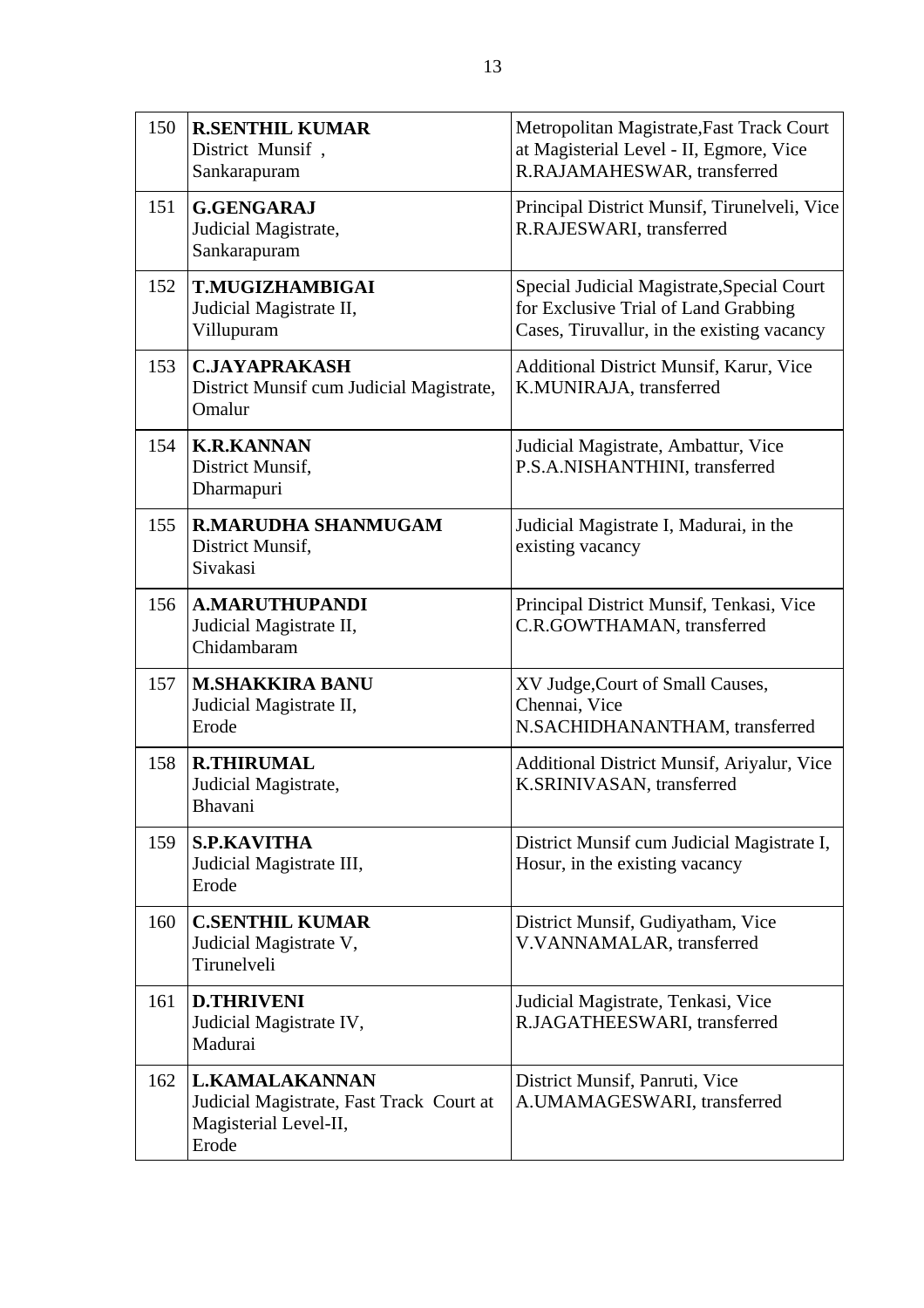| 163 | <b>P.KUMAR</b><br>II Additional District Munsif,<br>Erode                                                  | Judicial Magistrate, Tiruvarur, Vice<br>P.KAVITHA, transferred                        |
|-----|------------------------------------------------------------------------------------------------------------|---------------------------------------------------------------------------------------|
| 164 | <b>K.RAJESH KANNAN</b><br>Judicial Magistrate II,<br>Namakkal                                              | Additional District Munsif, Cuddalore,<br>Vice M.SAMUNDEESWARI PRABHA,<br>transferred |
| 165 | <b>A.BALAKRISHNAN</b><br>Judicial Magistrate,<br>Ariyalur                                                  | District Munsif, Sankarapuram, Vice<br>R.SENTHIL KUMAR, transferred                   |
| 166 | <b>R.KARPAGAVALLI</b><br>Judicial Magistrate,<br>Gudiyatham                                                | Additional District Munsif, Villupuram,<br>Vice A.TAMILSELVAN, transferred            |
| 167 | <b>S.VIJAY ALAGIRI</b><br>District Munsif,<br>Madhuranthagam                                               | Judicial Magistrate I, Thanjavur, Vice<br>M.MURTHY, transferred                       |
| 168 | <b>N.PANNEERSELVAM</b><br>Judicial Magistrate,<br>Thirumangalam                                            | II Additional District Munsif, Salem, in the<br>existing vacancy                      |
| 169 | <b>V.PUVIYARASU</b><br>Judicial Magistrate V,<br>Salem                                                     | District Munsif, Nagapattinam, Vice<br>L.SHAKILA, transferred                         |
| 170 | <b>V.ARUMUGAM</b><br>District Munsif, Madurai Taluk,<br>Madurai                                            | District Munsif cum Judicial Magistrate,<br>Valparai, in the existing vacancy         |
| 171 | <b>P.ANURADHA</b><br>District Munsif,<br>Rasipuram                                                         | Judicial Magistrate I, Erode, Vice<br>K.S.ARUN SABHAPATHY, transferred                |
| 172 | <b>R.RAJAMAHESWAR</b><br>Metropolitan Magistrate, Fast Track Court<br>at Magisterial Level - II,<br>Egmore | Principal District Munsif, Manamadurai,<br>Vice V.BALASUBRAMANIAN,<br>transferred     |
| 173 | <b>V.PRIYA</b><br>Judicial Magistrate II,<br>Mayiladuthurai                                                | Judicial Magistrate, Pattukottai, Vice<br>S.PRASAD, transferred                       |
| 174 | <b>M.PADMANABAN</b><br>Judicial Magistrate I,<br>Karur                                                     | Additional District Munsif, Tenkasi, Vice<br>M.ZIAVUR RAHUMAN, transferred            |
| 175 | <b>E.MUTHUSAMY</b><br>Judical Magistrate,<br>Rasipuram                                                     | District Munsif, Gobichettipalayam, Vice<br>R.PARTHIBAN, transferred                  |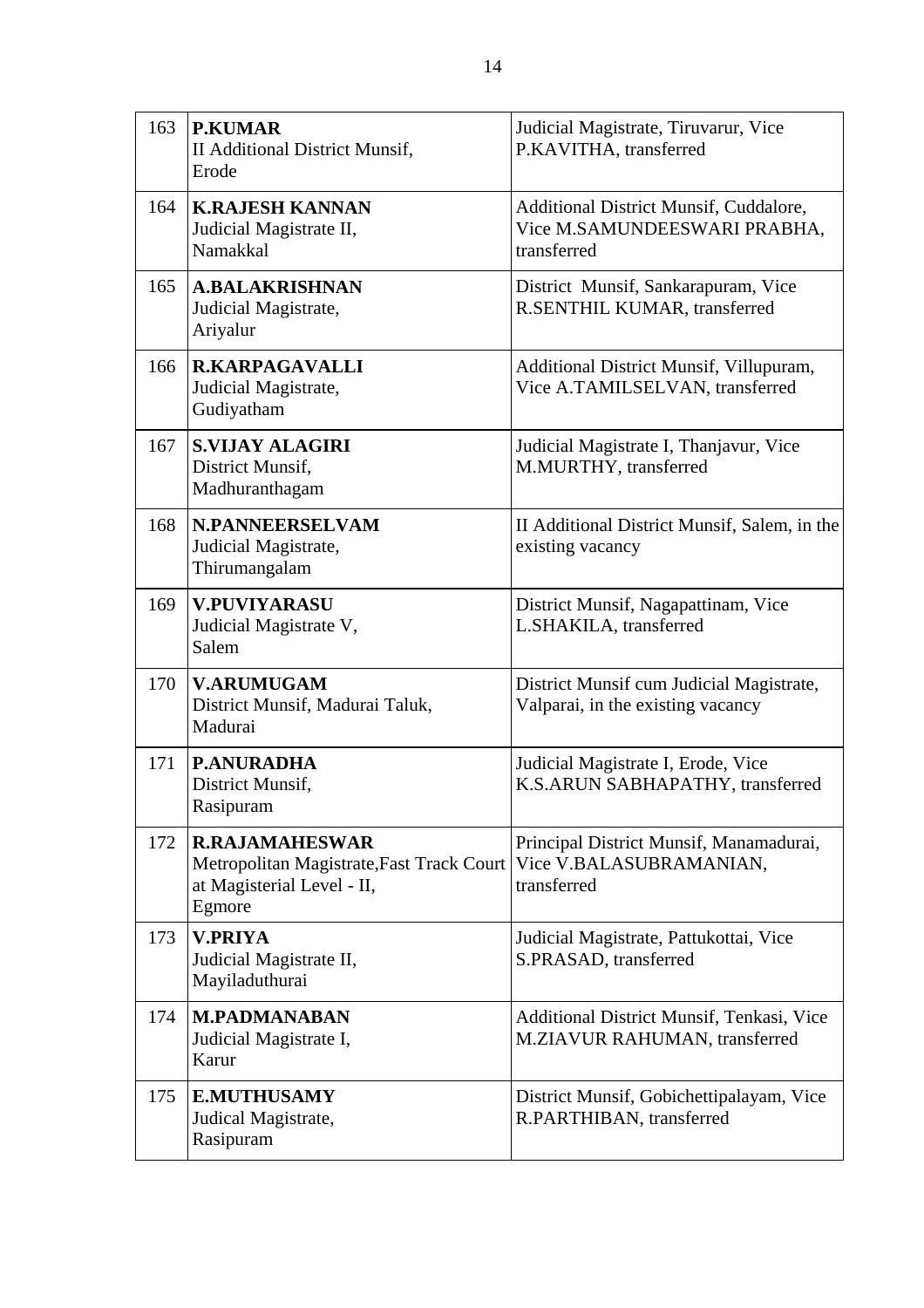| 176 | <b>K.MUMTAJ</b><br>Principal District Munsif,<br>Virudhachalam                                           | Judicial Magistrate I, Virudhunagar, Vice<br>S.ASSAN MOHAMED, transferred                                 |
|-----|----------------------------------------------------------------------------------------------------------|-----------------------------------------------------------------------------------------------------------|
| 177 | <b>R.LALITHA RANI</b><br><b>I Additional District Munsif cum Judicial</b><br>Magistrate I,<br>Ulundurpet | Judicial Magistrate II, Sivagangai, Vice<br>V.VENKATESAPERUMAL, transferred                               |
| 178 | <b>N.VELUCHAMY</b><br>Judicial Magistrate II,<br>Ramanathapuram                                          | Principal District Munsif,<br>Padmanabhapuram, Vice S.JEEVA<br>PANDIAN, transferred                       |
| 179 | <b>P.SHUNMUGA RAJ</b><br>Judicial Magistrate,<br>Thirukovilur                                            | Judicial Magistrate I, Kuzhithurai, Vice<br>P.GOWDHAMAN, transferred                                      |
| 180 | <b>S.RAJASEKHAR</b><br>Judicial Magistrate I,<br>Kulithalai                                              | District Munsif cum Judicial Magistrate,<br>Papanasam, Vice P.NAGARAJAN,<br>transferred                   |
| 181 | <b>V.AKILA</b><br>Judicial Magistrate , Fast Track Court at<br>Magisterial Level,<br>Tiruvallur          | XVI Judge, Court of Small Causes,<br>Chennai, Vice R.KARLMARX,<br>transferred                             |
| 182 | <b>S.SENTHIL BABU</b><br><b>Additional District Munsif,</b><br>Chidambaram                               | Judicial Magistrate , Fast Track Court at<br>Magisterial Level, Tiruvallur, Vice<br>V.AKILA, transferred  |
| 183 | <b>A.V.SUBASHINI</b><br><b>Additional District Munsif,</b><br>Vellore                                    | Judicial Magistrate I, Tiruvallur, Vice<br>R.TAMILSELVI, transferred                                      |
| 184 | <b>K.BAKKIARAJ</b><br>Judicial Magistrate I,<br>Mettur                                                   | Principal District Munsif, Tiruchencode,<br>Vice B.MUTHULAKSHMI, transferred                              |
| 185 | <b>M.MATHIVANAN</b><br><b>Additional District Munsif cum Judicial</b><br>Magistrate,<br>Manamadurai      | Judicial Magistrate, Jayamkondam, Vice<br>S.MUTHU MURUGAN, transferred                                    |
| 186 | <b>T.PITCHAIRAJAN</b><br>Principal District Munsif,<br>Kumbakonam                                        | Judicial Magistrate V, Tirunelveli, Vice<br><b>C.SENTHIL KUMAR, transferred</b>                           |
| 187 | <b>J.VASUDEVAN</b><br><b>II Additional District Munsif,</b><br>Kallakurichi                              | District Munsif cum Judicial Magistrate,<br>Portonovo (parangipettai), Vice<br>M.PARAMASIVAM, transferred |
| 188 | <b>K.MOHANAPRIYA</b><br><b>III Additional District Munsif,</b><br>Kallakurichi                           | Judicial Magistrate, Additional Mahila<br>Court, Perambalur, Vice V.BHARATHA<br>DEVI, transferred         |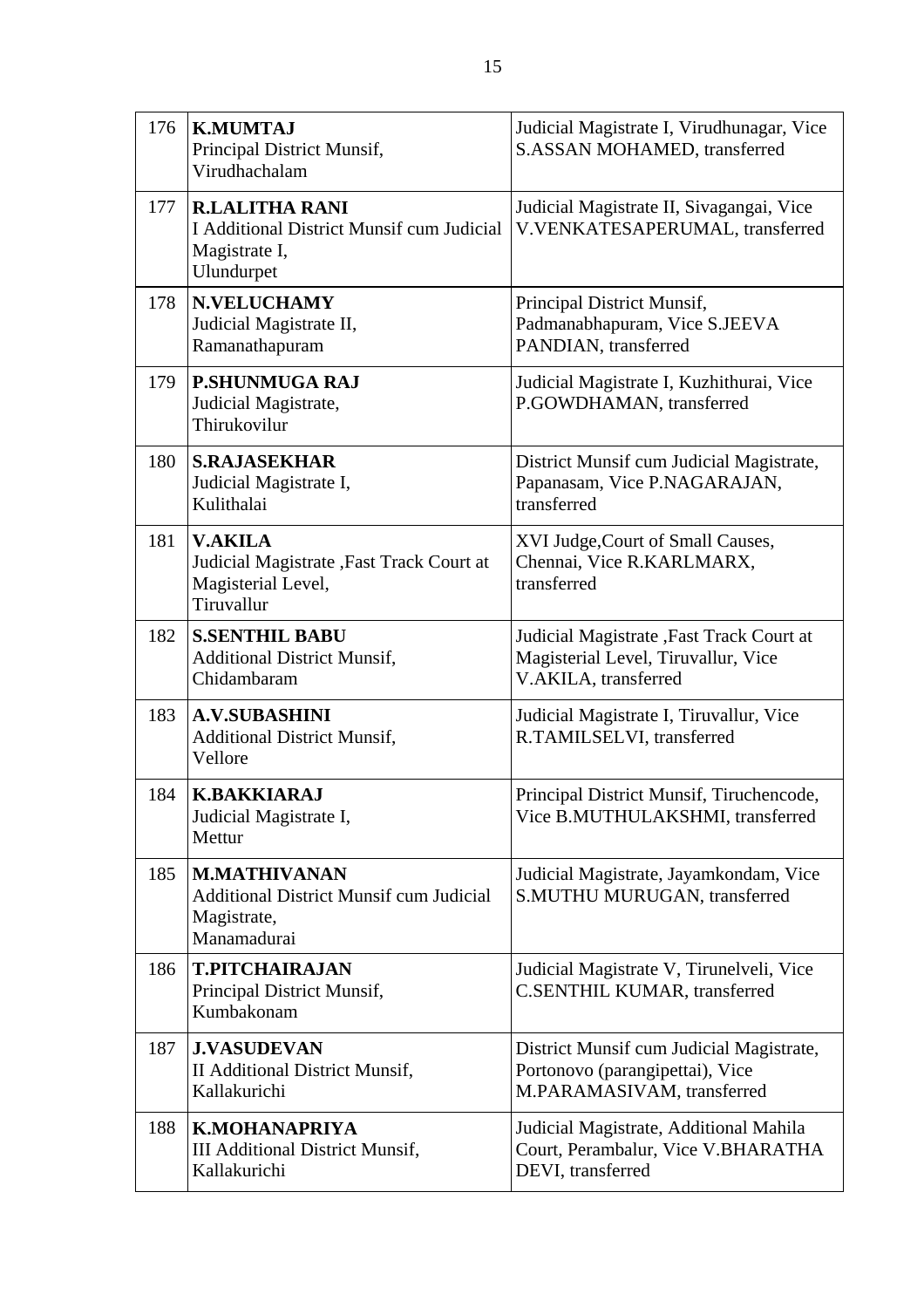| 189 | P.K.DHAMAYANTHI<br><b>II Additional District Munsif,</b><br>Ulundurpet                                 | Judicial Magistrate II, Namakkal, Vice<br>K.RAJESH KANNAN, transferred                                                      |
|-----|--------------------------------------------------------------------------------------------------------|-----------------------------------------------------------------------------------------------------------------------------|
| 190 | <b>S.D.AYSH BEGUM</b><br>District Munsif,<br>Jayamkondam                                               | Judicial Magistrate I, Chidambaram, Vice<br><b>C.SURESH KUMAR, transferred</b>                                              |
| 191 | <b>N.VISWANATH</b><br><b>Additional District Munsif,</b><br>Madurai                                    | <b>II Additional District Munsif,</b><br>Tiruchirappalli, Vice S.NARMADHA,<br>transferred                                   |
| 192 | <b>S.SANTHANAKUMAR</b><br>District Munsif Cum Judicial Magistrate,<br>Rameshwaram                      | Judicial Magistrate, Uthagamandalam,<br>Vice R.SELVAKUMAR, transferred                                                      |
| 193 | <b>G.PADMAVATHI</b><br><b>II Additional District Munsif,</b><br>Thirukovilur                           | Judicial Magistrate, Thirukovilur, Vice<br>P.SHUNMUGA RAJ, transferred                                                      |
| 194 | <b>S.PRASAD</b><br>Judicial Magistrate,<br>Pattukottai                                                 | Judicial Magistrate VI, Tiruchirappalli,<br>Vice S.SARANYA, transferred                                                     |
| 195 | <b>R.M.SUBATHRA</b><br>Judicial Magistrate II,<br>Tiruvannamalai                                       | Deputy Administrator General and Official<br>Trustee, Chennai, Vice S.MEENAKSHI,<br>transferred                             |
| 196 | <b>K.SUJATHA</b><br>District Munsif,<br>Polur                                                          | Judicial Magistrate I, Kancheepuram, Vice<br>N.RAJALAKSHMI, transferred                                                     |
| 197 | <b>V.MURALITHARAN</b><br>District Munsif,<br>Arani                                                     | Judicial Magistrate, Ambasamudram, in<br>the existing vacancy                                                               |
| 198 | <b>M.MURUGANANTHI</b><br>District Munsif,<br>Theni                                                     | Judicial Magistrate I, Kulithalai, Vice<br>S.RAJASEKHAR, transferred                                                        |
| 199 | <b>K.YUVARAJ</b><br>Judicial Magistrate, Fast Track Court at<br>Magisterial Level,<br>Dharmapuri       | District Munsif cum Judicial Magistrate,<br>Pappireddipatti, Vice M.MEKALA<br>MYTHILI, transferred                          |
| 200 | <b>M.SANTHOSHAM</b><br>Judicial Magistrate II,<br>Thoothukudi                                          | Special Judicial Magistrate, Special Court<br>for Exclusive Trial of Land Grabbing<br>Cases, Salem, in the existing vacancy |
| 201 | <b>C.DINESHKUMAR</b><br>Judicial Magistrate, Fast Track Court at<br>Magisterial Level,<br>Nagapattinam | Judicial Magistrate, Tiruchendur, in the<br>existing vacancy                                                                |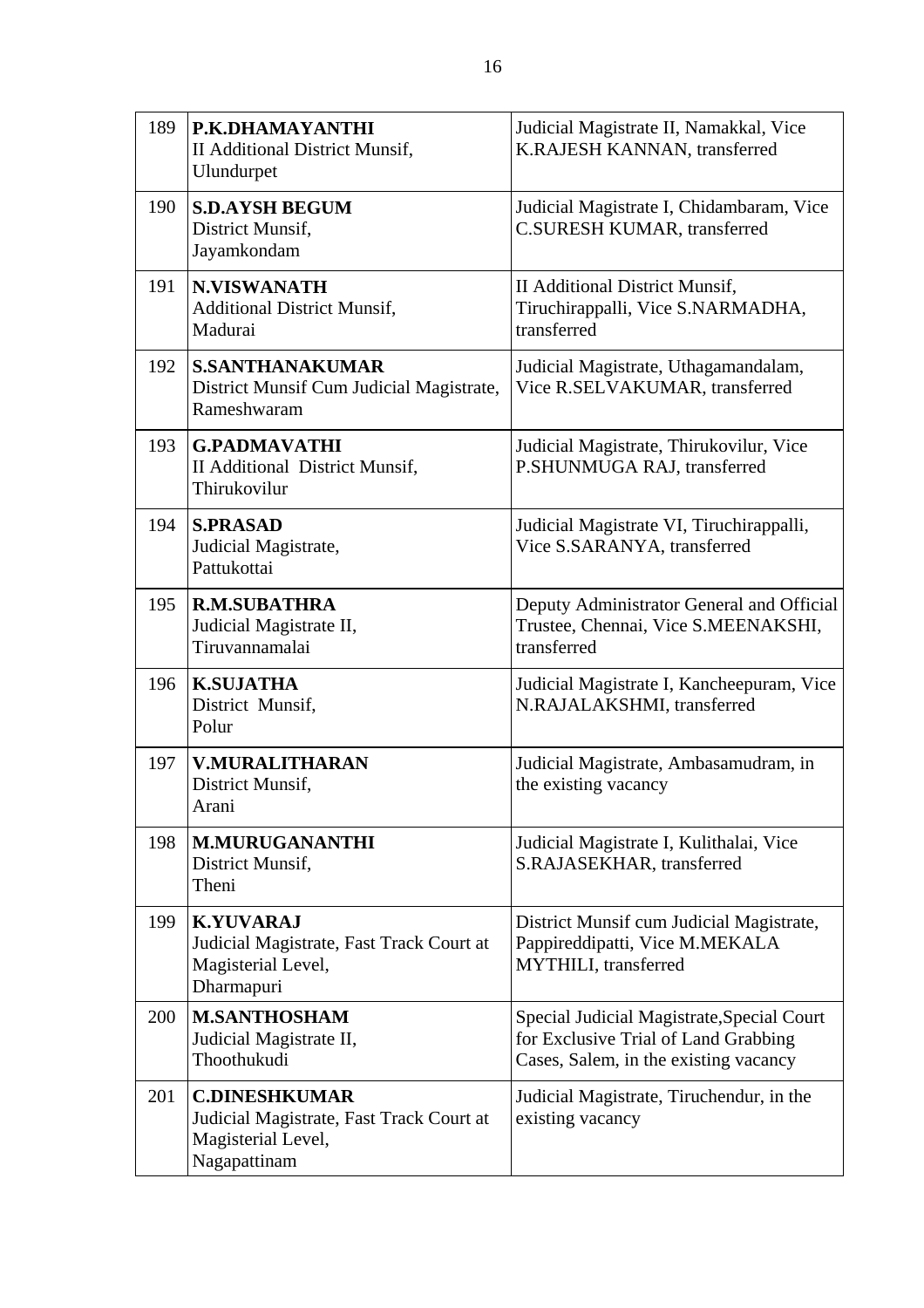| 202 | <b>A.KADHIRAVAN</b><br>Judicial Magistrate, Fast Track Court at<br>Magisterial Level,<br>Kovilpatti                                  | Judicial Magistrate II, Thoothukudi, Vice<br>M.SANTHOSHAM, transferred                                     |
|-----|--------------------------------------------------------------------------------------------------------------------------------------|------------------------------------------------------------------------------------------------------------|
| 203 | <b>K.NALINIDEVI</b><br>District Munsif,<br>Kovilpatti                                                                                | District Munsif, Pallipattu, Vice<br>N.ALICIA, transferred                                                 |
| 204 | <b>K.VISWANATHAN</b><br><b>Additional District Munsif,</b><br>Gudalur                                                                | Judicial Magistrate II, Tiruvannamalai,<br>Vice R.M.SUBATHRA, transferred                                  |
| 205 | <b>P.ALLI</b><br>Judicial Magistrate II,<br>Dharmapuri                                                                               | Judicial Magistrate I, Dharmapuri, Vice<br>R.RATHINAVEL PANDIAN, transferred                               |
| 206 | <b>R.SARAVANA BABU</b><br>Judicial Magistrate, Additional Mahila<br>Court,<br>Cuddalore                                              | Judicial Magistrate I, Panruti, Vice<br>R.KARTHIKEYAN, transferred                                         |
| 207 | K.CHANDRAKASABOOPATHI<br>District Munsif,<br>Harur                                                                                   | Judicial Magistrate, Gudiyatham, Vice<br>R.KARPAGAVALLI, transferred                                       |
| 208 | <b>T.PRAVEEN KUMAR</b><br>Special Judicial Magistrate, Special Court<br>for Exclusive Trial of Land Grabbing<br>Cases,<br>Perambalur | District Munsif cum Judicial Magistrate,<br>Kodaikannal, Vice R.SUBRAMANIAN,<br>transferred                |
| 209 | <b>G.RAGOTHAMAN</b><br>Judicial Magistrate,<br>Mudhukulathur                                                                         | Judicial Magistrate (Fast Track Court at<br>Magisterial Level), Karur, Vice<br>S.MOHANA RAMYA, transferred |
| 210 | <b>RAJA S RAMYA</b><br>Judicial Magistrate, Mobile Court,<br>Erode                                                                   | Judicial Magistrate, Sankarankovil, Vice<br>M.PRAVEENA, transferred                                        |
| 211 | <b>T.MALATHI</b><br>Special Judicial Magistrate, Special Court<br>for Exclusive Trial of Land Grabbing<br>Cases,<br>Virudhunagar     | Judical Magistrate, Rasipuram, Vice<br>E.MUTHUSAMY, transferred                                            |
| 212 | <b>A.VANITHA</b><br>Judicial Magistrate, Fast Track Court at<br>Magisterial Level,<br>Thiruthuraipoondi                              | Judicial Magistrate I, Karur, Vice<br>M.PADMANABAN, transferred                                            |
| 213 | <b>K.SHANMUGAM</b><br>Judicial Magistrate, Mobile Court,<br>Namakkal                                                                 | Judicial Magistrate, Sankarapuram, Vice<br>G.GENGARAJ, transferred                                         |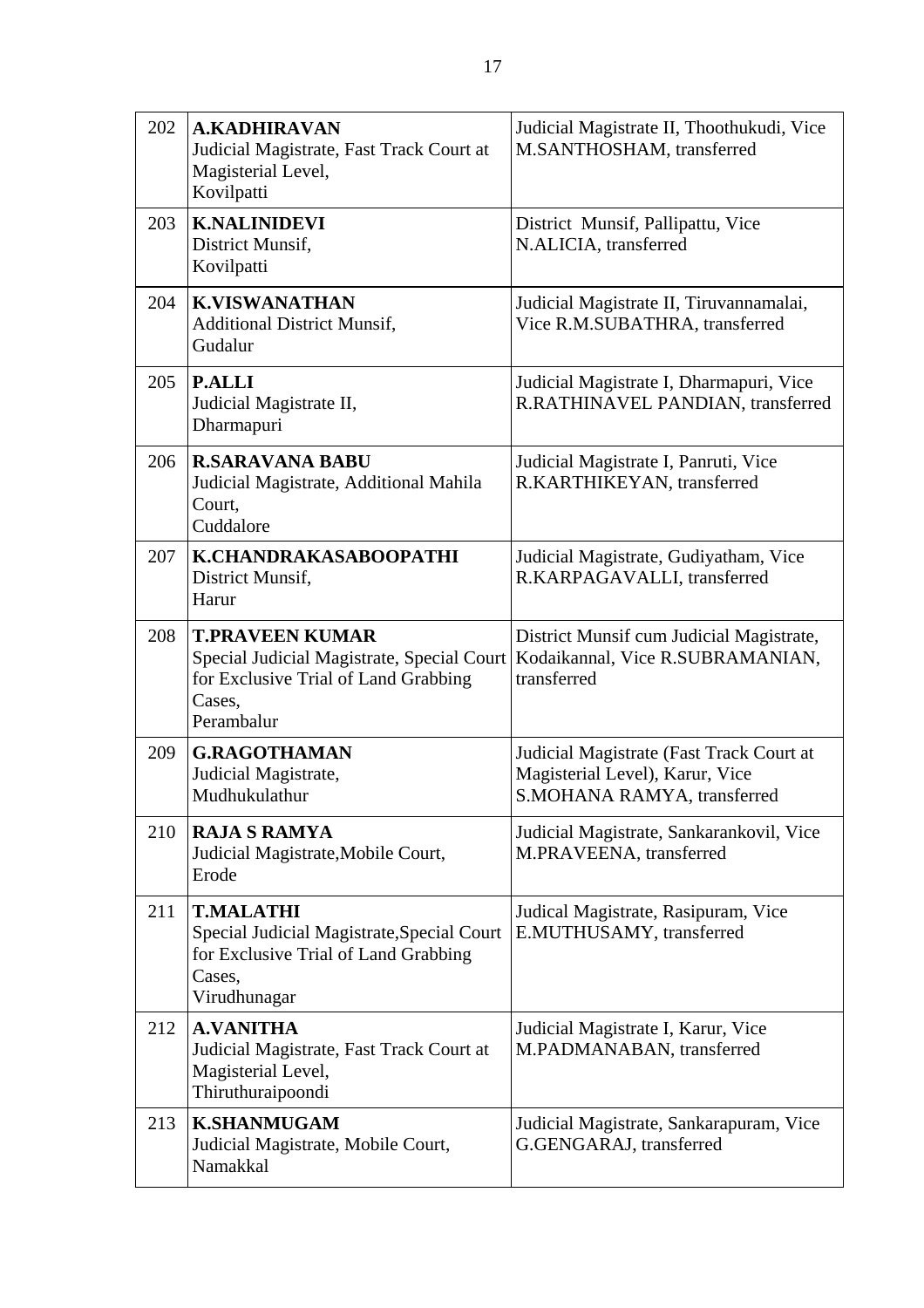| 214 | <b>P.S.A.NISHANTHINI</b><br>Judicial Magistrate,<br>Ambattur                                                                      | District Munsif, Kovilpatti, Vice<br>K.NALINIDEVI, transferred                                                   |
|-----|-----------------------------------------------------------------------------------------------------------------------------------|------------------------------------------------------------------------------------------------------------------|
| 215 | <b>K.SEGANASBANU</b><br>Special Judicial Magistrate, Special Court<br>for Exclusive Trial of Land Grabbing<br>Cases,<br>Cuddalore | District Munsif, Dharmapuri, Vice<br>K.R.KANNAN, transferred                                                     |
| 216 | <b>A.KANNAN</b><br><b>Additional District Munsif,</b><br>Ginjee                                                                   | Judicial Magistrate II, Ramanathapuram,<br>Vice N.VELUCHAMY, transferred                                         |
| 217 | <b>N.NILAVESHWARAN</b><br>Judicial Magistrate, Fast Track Court at<br>Magisterial Level,<br>Tiruvannamalai                        | District Munsif cum Judicial Magistrate,<br>Sivagiri, Vice V.RAJA, transferred                                   |
| 218 | <b>P.SRIDEVI</b><br><b>Additional District Munsif,</b><br>Vandavasi                                                               | District Munsif, Harur, Vice<br>K.CHANDRAKASABOOPATHI,<br>transferred                                            |
| 219 | <b>S.MUNUSAMY</b><br>Special Judicial Magistrate, Special Court<br>for Exclusive trial of Land Grabbing<br>Cases,<br>Namakkal     | Principal District Munsif cum Judicial<br>Magistrate, Chengam, Vice L.ROBERT<br>KENNEDY RAMESH, transferred      |
| 220 | <b>K.BASKAR</b><br><b>Additional District Munsif,</b><br>Tirupathur                                                               | Additional District Munsif, Valliyoor, in<br>the existing vacancy                                                |
| 221 | <b>V.ACHUTHAN</b><br>Judicial Magistrate,<br>Sholinghur                                                                           | Judicial Magistrate, Fast Track Court at<br>Magisterial Level, Thiruthuraipoondi, Vice<br>A.VANITHA, transferred |
| 222 | <b>R.RAJESWARI</b><br>Principal District Munsif,<br>Tirunelveli                                                                   | <b>III Additional District Munsif,</b><br>Kallakurichi, Vice K.MOHANAPRIYA,<br>transferred                       |
| 223 | <b>A.MUTHU ESAKKI</b><br>Judicial Magistrate II,<br>Wallajahpet                                                                   | Judicial Magistrate II, Nagercoil, Vice<br>J.JENITHA, transferred                                                |
| 224 | <b>V.VANNAMALAR</b><br>District Munsif,<br>Gudiyatham                                                                             | Judicial Magistrate, Sholinghur, Vice<br>V.ACHUTHAN, transferred                                                 |
| 225 | <b>M.KADARKARAISELVAM</b><br>Judicial Magistrate IV,<br>Vellore                                                                   | Judicial Magistrate, Fast Track Court at<br>Magisterial Level -II, Nagercoil, Vice<br>D.SHOBA DEVI, transferred  |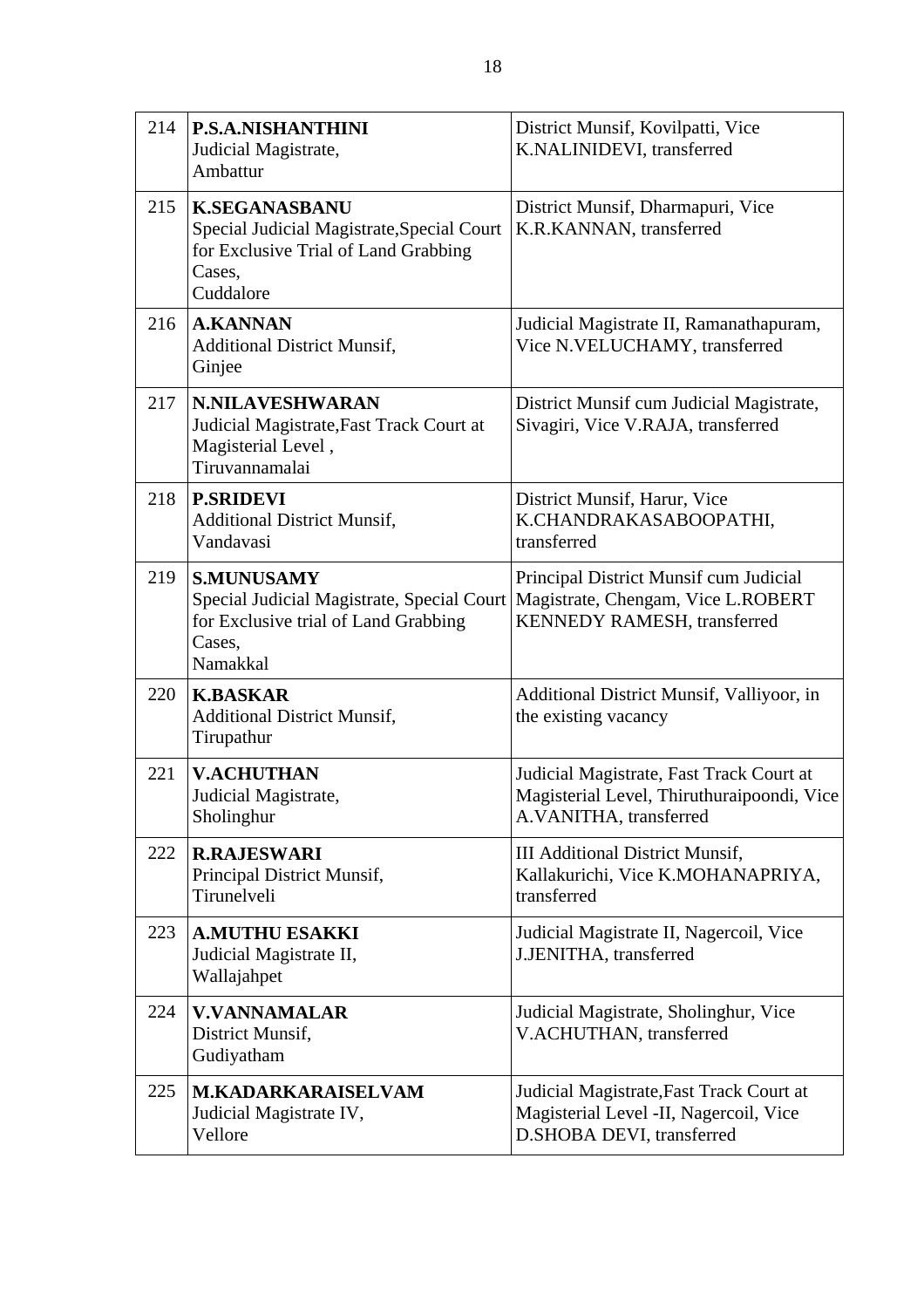| 226 | <b>M.ALIMA</b><br>Special Judicial Magistrate, Special Court<br>for Exclusive Trial of Land Grabbing<br>Cases,<br>Krishnagiri     | Judicial Magistrate I, Ramanathapuram,<br>Vice K.PALANIAMMAL, transferred                                                        |
|-----|-----------------------------------------------------------------------------------------------------------------------------------|----------------------------------------------------------------------------------------------------------------------------------|
| 227 | <b>V.LAVANYA</b><br>Judicial Magistrate, Mobile Court,<br>Tiruchirappalli                                                         | Judicial Magistrate II, Vellore, Vice<br>A.MUMMOORTHY, transferred                                                               |
| 228 | <b>P.RANGARAJ</b><br>Judicial Magistrate V,<br>Vellore                                                                            | Judicial Magistrate II, Erode, Vice<br>M.SHAKKIRA BANU, transferred                                                              |
| 229 | <b>K.RAMKUMAR</b><br>Special Judicial Magistrate, Special Court<br>for Exclusive Trial of Land Grabbing<br>Cases,<br>Erode        | District Munsif cum Judicial Magistrate,<br>Kattumanarkoil, Vice<br>K.SENTHILKUMAR, transferred                                  |
| 230 | <b>S.GOPALAKANNAN</b><br>Judical Magistrate,<br>Dharapuram                                                                        | Judicial Magistrate III, Cuddalore, Vice<br>A.PRABAVATHI, transferred                                                            |
| 231 | <b>V.BHARATHA DEVI</b><br>Judicial Magistrate, Additional Mahila<br>Court,<br>Perambalur                                          | Judicial Magistrate, Fast Track Court at<br>Magisterial Level - 1, Nagercoil, Vice<br>M.SHIVAJI CHELLIAH, transferred            |
| 232 | A.K.PADMAPRIYA<br>Judicial Magistrate II,<br>Chengalpattu                                                                         | Judicial Magistrate, Mobile Court, Erode,<br>Vice RAJA S RAMYA, transferred                                                      |
| 233 | <b>M.PRAVEENA</b><br>Judicial Magistrate,<br>Sankarankovil                                                                        | Special Judicial Magistrate, Special Court<br>for Exclusive Trial of Land Grabbing<br>Cases, Coimbatore, in the existing vacancy |
| 234 | <b>C.SUBASHINI</b><br>District Munsif cum Judicial Magistrate,<br>Paramathy                                                       | Judicial Magistrate II, Chengalpattu, Vice<br>A.K.PADMAPRIYA, transferred                                                        |
| 235 | <b>K.ROSE KALA</b><br>Special Judicial Magistrate, Special Court<br>for Exclusive Trial of Land Grabbing<br>Cases,<br>Thoothukudi | Judicial Magistrate I, Thoothukudi, Vice<br>R.SAMUEL BENJAMIN, transferred                                                       |
| 236 | <b>B.ROSELIN</b><br>Special Judicial Magistrate, Special Court<br>for Exclusive Trial of Land Grabbing<br>Cases,<br>Tiruppur      | Judicial Magistrate II, Ulundurpet, Vice<br>S.MUTHURAMAN, transferred                                                            |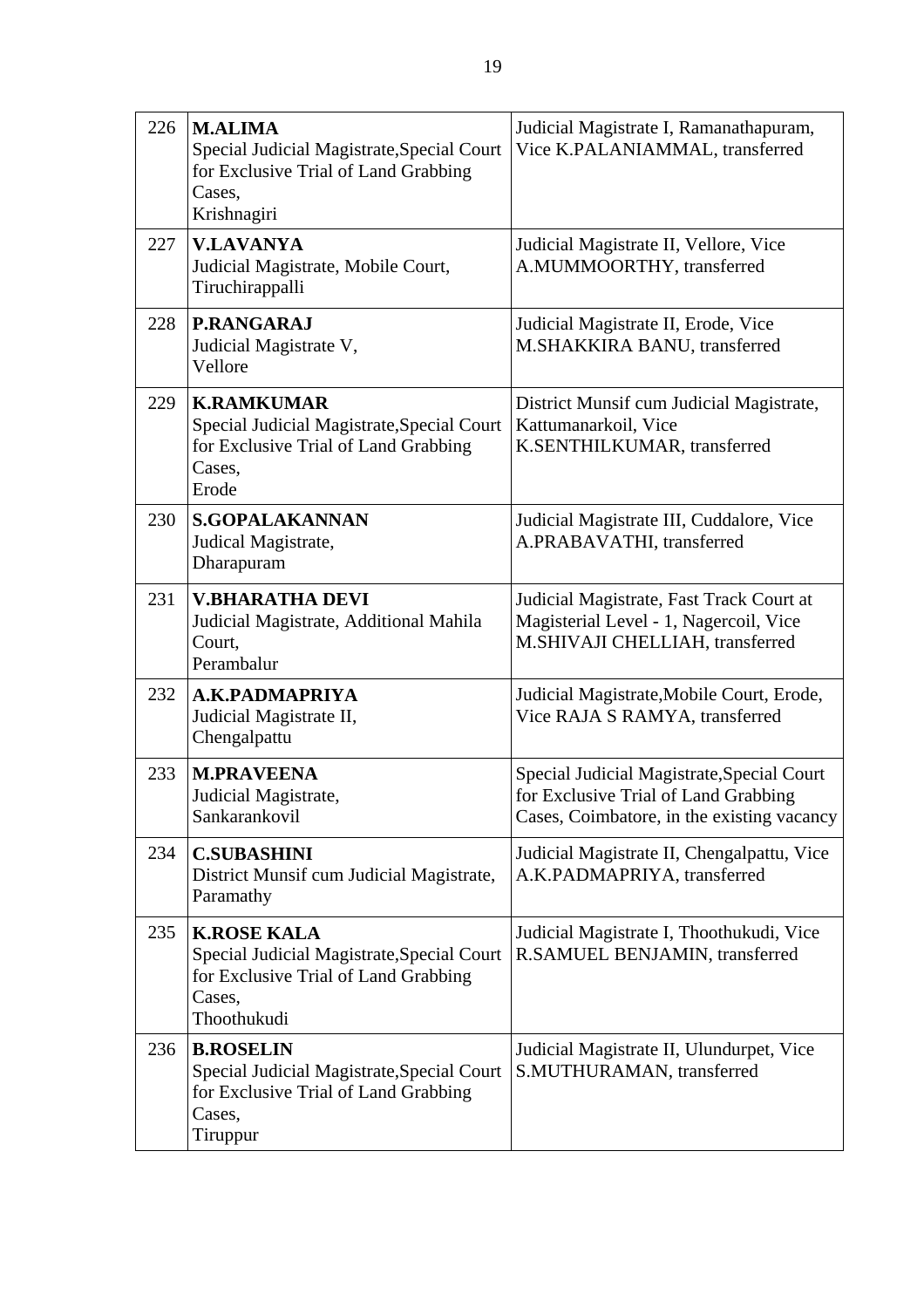| 237 | <b>INIYA KARUNAGARAN</b><br>Special Judicial Magistrate, Special Court<br>for Exclusive Trial of Land Grabbing<br>Cases,<br>Tiruchirappalli | Judicial Magistrate II, Wallajahpet, Vice<br>A.MUTHU ESAKKI, transferred                           |
|-----|---------------------------------------------------------------------------------------------------------------------------------------------|----------------------------------------------------------------------------------------------------|
| 238 | <b>N.PREETHI</b><br>Special Judicial Magistrate, Special Court<br>for Exclusive Trial of Land Grabbing<br>Cases,<br>Villupuram              | Judicial Magistrate, Madhuranthagam, in<br>the existing vacancy                                    |
| 239 | <b>D.SHOBA DEVI</b><br>Judicial Magistrate, Fast Track Court at<br>Magisterial Level -II,<br>Nagercoil                                      | Judicial Magistrate, Fast Track Court at<br>Magisterial Level, Coonoor, in the existing<br>vacancy |
| 240 | <b>V.VIJAYALAKSHMI</b><br><b>Additional District Munsif,</b><br>Namakkal                                                                    | Judicial Magistrate, Additional Mahila<br>Court, Tirunelveli, Vice<br>S.MANOJKUMAR, transferred    |
| 241 | <b>B.MUTHULAKSHMI</b><br>Principal District Munsif,<br>Tiruchencode                                                                         | Additional District Munsif, Tiruchencode,<br>in the existing vacancy                               |
| 242 | <b>R.ABDUL SALAM</b><br><b>II Additional District Munsif,</b><br>Kuzhithurai                                                                | Judicial Magistrate II, Kuzhithurai, in the<br>existing vacancy                                    |
| 243 | <b>S.SHAPNA</b><br>Special Judicial Magistrate, Special Court<br>for Exclusive Trial of Land Grabbing<br>Cases,<br>Madurai                  | Additional District Munsif, Madurai, Vice<br>N.VISWANATH, transferred                              |
| 244 | <b>S.NARMADHA</b><br>II Additional District Munsif,<br>Tiruchirappalli                                                                      | <b>III Additional District Munsif,</b><br>Tiruchirappalli, in the existing vacancy                 |

# **HIGH COURT, MADRAS.** Sd/- T.RAVINDRAN

# **DATED: 29.04.2016 REGISTRAR GENERAL**

To

- 1. The Officers concerned.
- 2. The Offices of the Officers concerned.
- 3. The vacant courts mentioned in column (2) above.
- 4. The Principal Judge, City Civil Court, Chennai.
- 5. The Chief Judge, Court of Small Causes, Chennai.
- 6. All the Principal District Judges / District Judges
- 7. The District Judge-cum-Chief Judicial Magistrate, The Nilgiris at Uthagamandalam.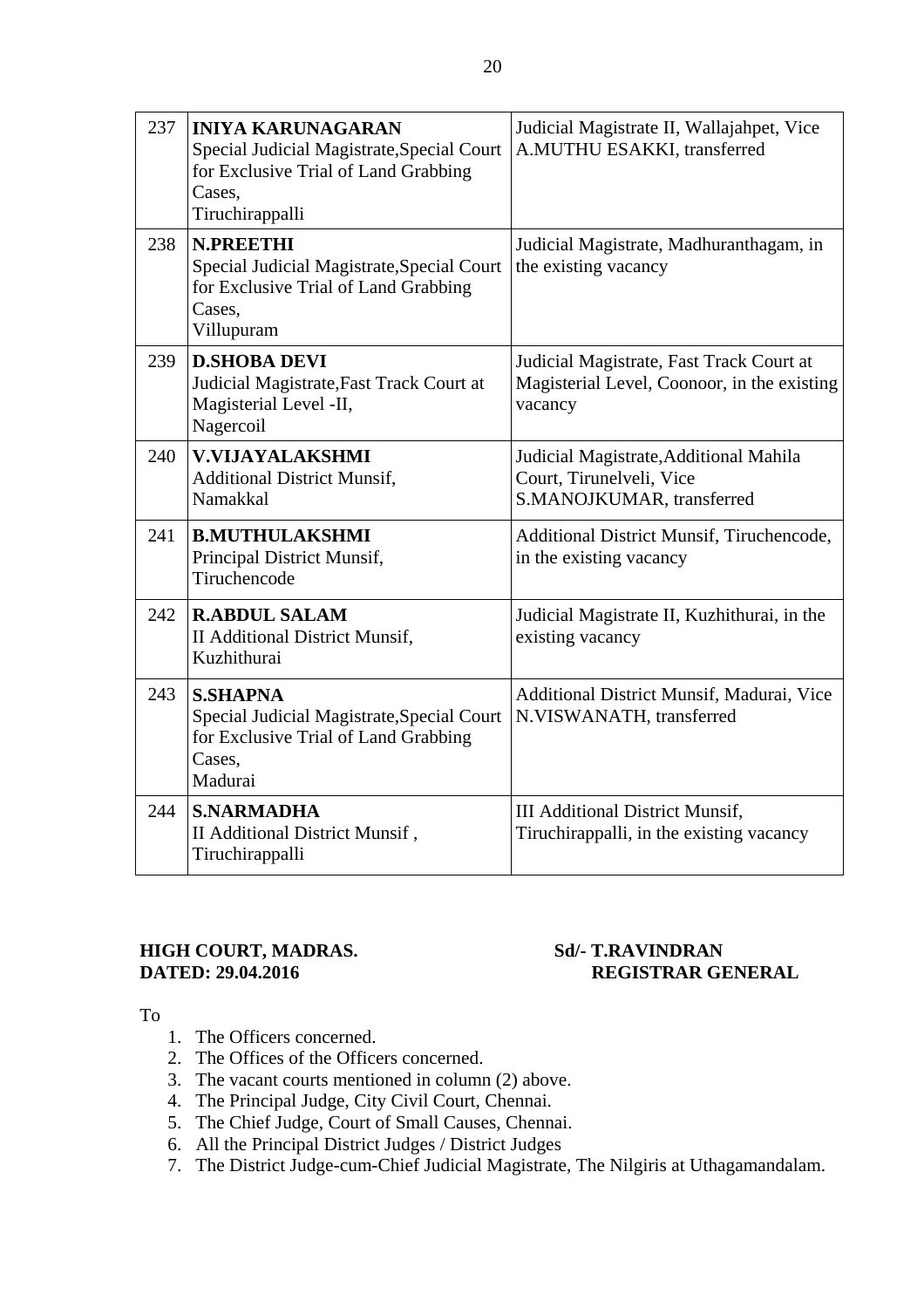- 8. The Chief Editor, Tamil Law Journal, High Court, Madras.
- 9. The Chief Metropolitan Magistrate, Egmore, Chennai.
- 10. All the Chief Judicial Magistrates,
- 11. The Senior Accounts Officer (GAD-IV), O/o the Principal Accountant General (A & E), Chennai-18.
- 12. The Pay and Accounts Officer, High Court, Madras.
- 13. The Pay and Accounts Officer, Madurai.
- 14. All the Treasury Officers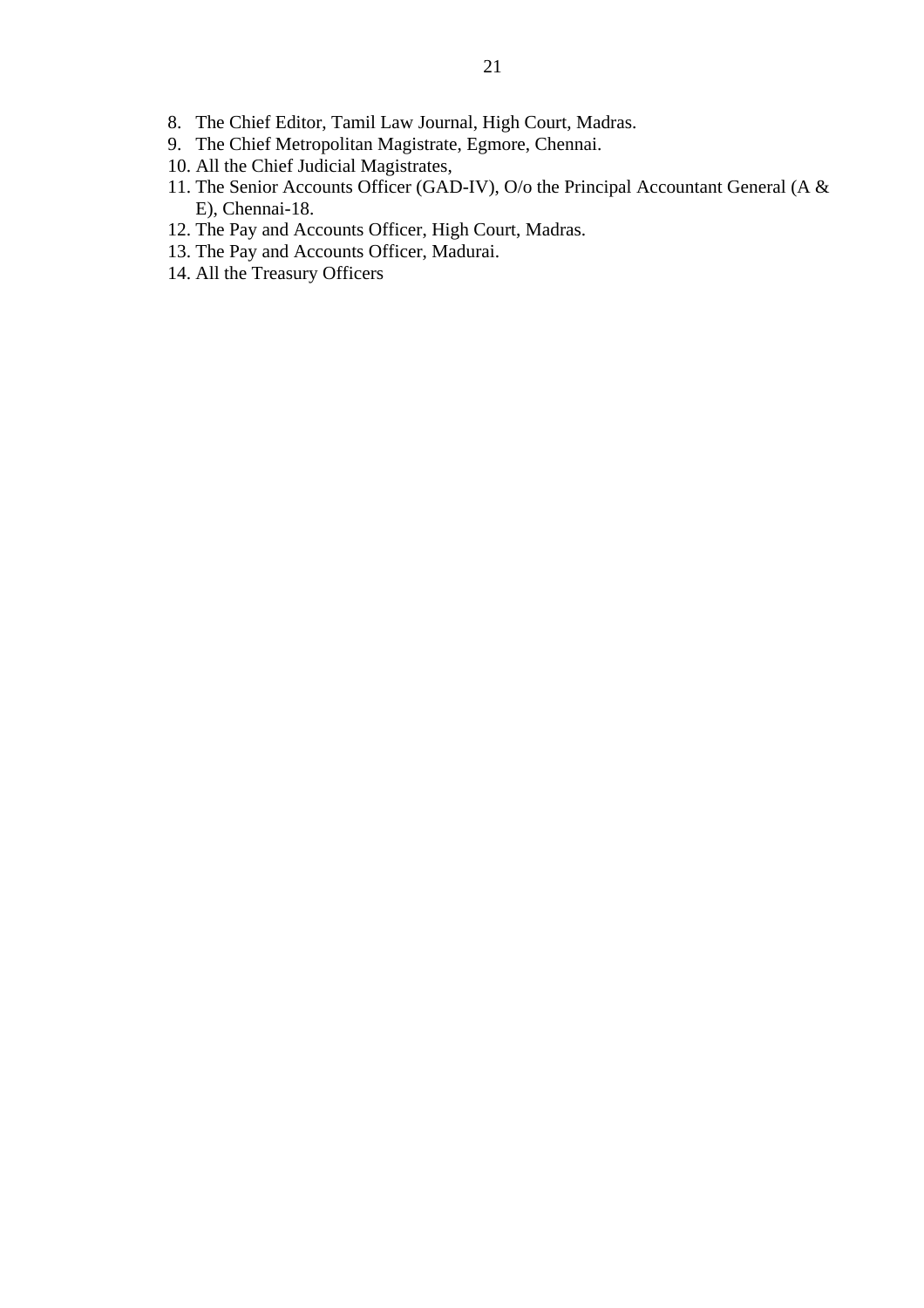### **R.O.C.No.15/2016-Con.B2**



#### **OFFICIAL MEMORANDUM**

Sub: Courts and Judges –Civil Judges - Transfer and Postings – Notification issued - Joining instructions - Issued.

Ref: High Court's Notification No. 59/ 2016, dated : 29.04.2016

#### **I**

.............

The Civil Judges, who have been transferred and posted in the High Court's Notification cited above, are required to hand over charge of their respective posts to any one of the nearest Principal District Munsif / District Munsif / Additional District Munsif / Judicial Magistrate / District Munsif-cum-Judicial Magistrate / Assistant Editor, Tamil Law Journal, High Court, Madras / Judge, Court of Small Causes, Chennai, as the case may be, on 30.04.2016 A.N., and take charge of their respective new posts on or before 02.05.2016 F.N., without fail.

The Officers who have been transferred and posted in the same station in which they are now functioning, are required to take charge of their respective new posts, on 30.04.2016 A.N. / after handing over charge of their respective posts to their successors, as the case may be.

The Officers who relieve the Officers under transfer, are required to hold full additional charge of the additional posts until the successors take charge or until further orders, as the case may be.

#### **II**

The Principal District Judges / District Judges concerned are required to make incharge arrangements to the Courts which will fall vacant consequent to the transfers made in the High Court's Notification cited above and the Courts already vacant in the Districts by